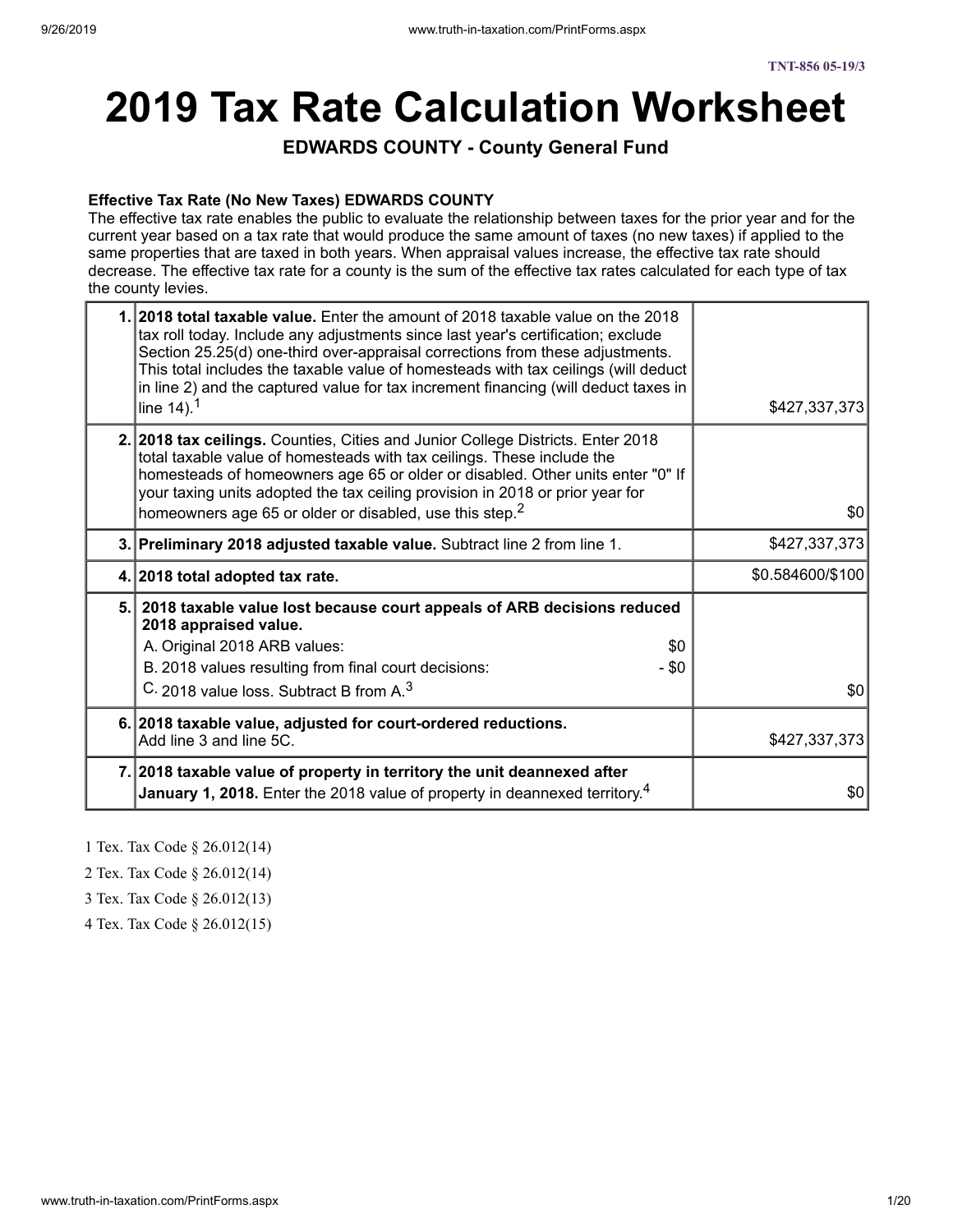# **2019 Tax Rate Calculation Worksheet (continued) EDWARDS COUNTY - County General Fund**

| 8.  | 2018 taxable value lost because property first qualified for an exemption<br>in 2019. Note that lowering the amount or percentage of an existing exemption<br>does not create a new exemption or reduce taxable value. If the taxing unit<br>increased an original exemption, use the difference between the original<br>exempted amount and the increased exempted amount. Do not include value<br>lost due to freeport or "goods-in-transit" exemptions.<br>A. Absolute exemptions. Use 2018 market value:<br>\$325,456<br>B. Partial exemptions. 2019 exemption amount or<br>2019 percentage exemption times 2018 value:<br>$+$ \$24,027<br>C. Value loss. Add A and B. <sup>5</sup> | \$349,483     |
|-----|-----------------------------------------------------------------------------------------------------------------------------------------------------------------------------------------------------------------------------------------------------------------------------------------------------------------------------------------------------------------------------------------------------------------------------------------------------------------------------------------------------------------------------------------------------------------------------------------------------------------------------------------------------------------------------------------|---------------|
| 9.  | 2018 taxable value lost because property first qualified for agricultural<br>appraisal (1-d or 1-d-1), timber appraisal, recreational/scenic appraisal or<br>public access airport special appraisal in 2019. Use only those properties<br>that first qualified in 2019; do not use properties that qualified in 2018.<br>A. 2018 market value:<br>\$4,470,353<br>B. 2019 productivity or special appraised value:<br>$-$ \$101,987<br>C. Value loss. Subtract B from A. <sup>6</sup>                                                                                                                                                                                                   | \$4,368,366   |
|     | 10. Total adjustments for lost value. Add lines 7, 8C and 9C.                                                                                                                                                                                                                                                                                                                                                                                                                                                                                                                                                                                                                           | \$4,717,849   |
|     | 11. 2018 adjusted taxable value. Subtract line 10 from line 6.                                                                                                                                                                                                                                                                                                                                                                                                                                                                                                                                                                                                                          | \$422,619,524 |
|     | 12. Adjusted 2018 taxes. Multiply line 4 by line 11 and divide by \$100.                                                                                                                                                                                                                                                                                                                                                                                                                                                                                                                                                                                                                | \$2,470,633   |
|     | 13. Taxes refunded for years preceding tax year 2018. Enter the amount of<br>taxes refunded by the taxing unit for tax years preceding tax year 2018. Types<br>of refunds include court decisions, Tax Code § 25.25(b) and (c) corrections and<br>Tax Code § 31.11 payment errors. Do not include refunds for tax year 2018.<br>This line applies only to tax years preceding tax year 2018. $^7$                                                                                                                                                                                                                                                                                       | \$3,614       |
|     | 14. Taxes in tax increment financing (TIF) for tax year 2018. Enter the amount of<br>taxes paid into the tax increment fund for a reinvestment zone as agreed by the<br>taxing unit. If the unit has no 2019 captured appraised value in Line 16D, enter<br>$"0"$ . <sup>8</sup>                                                                                                                                                                                                                                                                                                                                                                                                        | \$0           |
|     | 15. Adjusted 2018 taxes with refunds and TIF adjustment. Add lines 12 and 13,<br>subtract line 14.9                                                                                                                                                                                                                                                                                                                                                                                                                                                                                                                                                                                     | \$2,474,247   |
| 16. | Total 2019 taxable value on the 2019 certified appraisal roll today. This<br>value includes only certified values and includes the total taxable value of<br>homesteads with tax ceilings (will deduct in line 18). These homesteads<br>includes homeowners age 65 or older or disabled. <sup>10</sup><br>A. Certified values only:<br>\$538,347,975<br>B. Counties: Include railroad rolling stock values<br>certified by the Comptroller's office:<br>$+$ \$0                                                                                                                                                                                                                         |               |

- 5 Tex. Tax Code § 26.012(15)
- 6 Tex. Tax Code § 26.012(15)
- 7 Tex. Tax Code § 26.012(13)
- 8 Tex. Tax Code § 26.03(c)
- 9 Tex. Tax Code § 26.012(13)
- 10 Tex. Tax Code § 26.012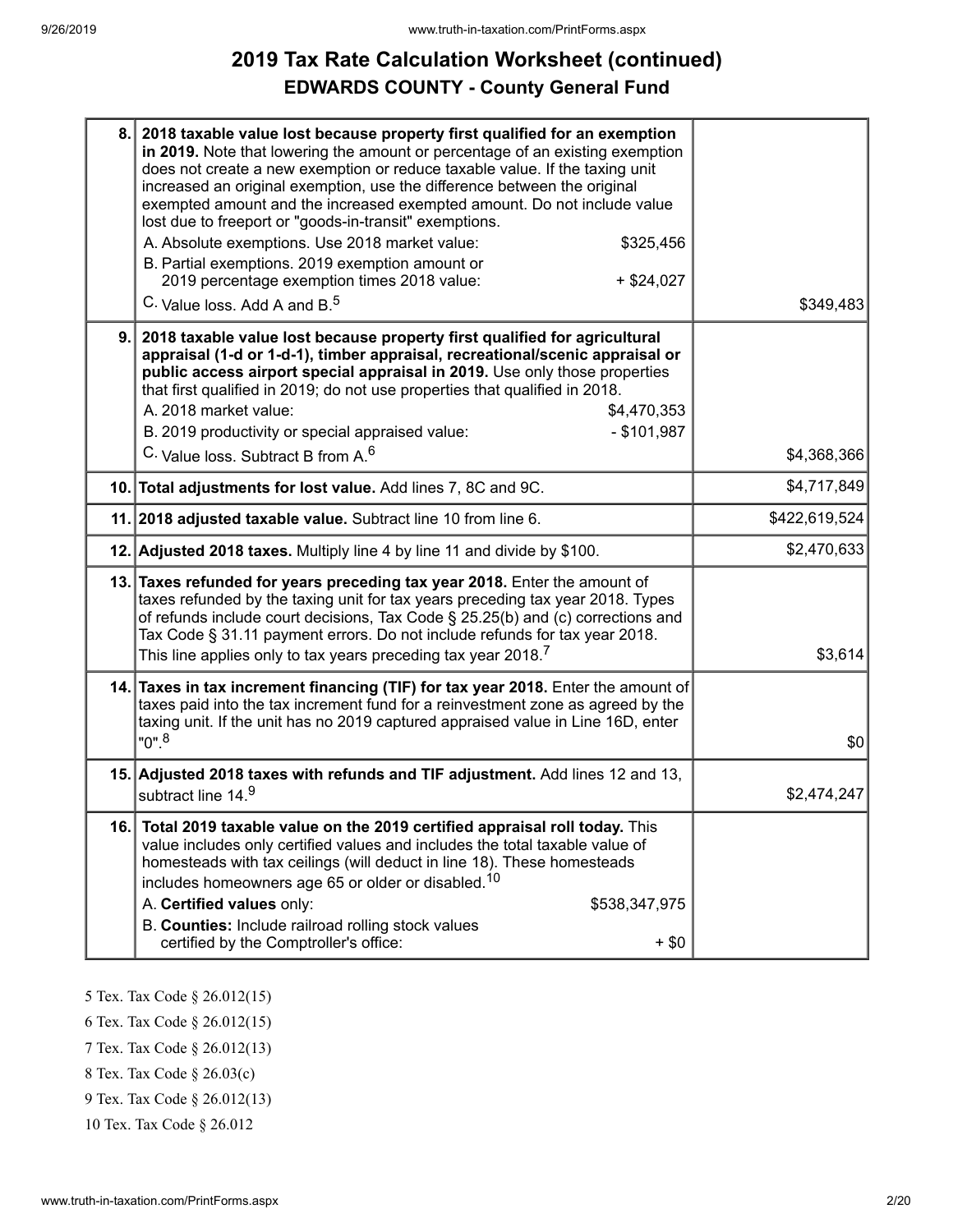## **2019 Tax Rate Calculation Worksheet (continued) EDWARDS COUNTY - County General Fund**

| 16.<br>$\text{(cont.)}$ | C. Pollution control and energy storage system<br>exemption: Deduct the value of property<br>exempted for the current tax year for the first time<br>as pollution control or energy storage system<br>property:<br>D. Tax increment financing: Deduct the 2019<br>captured appraised value of property taxable by a<br>taxing unit in a tax increment financing zone for<br>which the 2019 taxes will be deposited into the<br>tax increment fund. Do not include any new<br>property value that will be included in line 21<br>below. <sup>11</sup><br>E. Total 2019 value. Add A and B, then subtract C<br>and D.                                                                                                                                                                                                                                                                                                                                                                                                                                                                                                                                                                                                                                           | $-$ \$0<br>$-$ \$0 | \$538,347,975 |
|-------------------------|---------------------------------------------------------------------------------------------------------------------------------------------------------------------------------------------------------------------------------------------------------------------------------------------------------------------------------------------------------------------------------------------------------------------------------------------------------------------------------------------------------------------------------------------------------------------------------------------------------------------------------------------------------------------------------------------------------------------------------------------------------------------------------------------------------------------------------------------------------------------------------------------------------------------------------------------------------------------------------------------------------------------------------------------------------------------------------------------------------------------------------------------------------------------------------------------------------------------------------------------------------------|--------------------|---------------|
| 17.                     | Total value of properties under protest or not included on certified<br>appraisal roll. <sup>12</sup><br>A. 2019 taxable value of properties under protest.<br>The chief appraiser certifies a list of properties still<br>under ARB protest. The list shows the appraisal<br>district's value and the taxpayer's claimed value, if<br>any or an estimate of the value if the taxpayer<br>wins. For each of the properties under protest,<br>use the lowest of these values. Enter the total<br>value. <sup>13</sup><br>B. 2019 value of properties not under protest or<br>included on certified appraisal roll. The chief<br>appraiser gives taxing units a list of those taxable<br>properties that the chief appraiser knows about<br>but are not included at appraisal roll certification.<br>These properties also are not on the list of<br>properties that are still under protest. On this list<br>of properties, the chief appraiser includes the<br>market value, appraised value and exemptions for<br>the preceding year and a reasonable estimate of<br>the market value, appraised value and<br>exemptions for the current year. Use the lower<br>market, appraised or taxable value (as<br>appropriate). Enter the total value. <sup>14</sup> | \$0<br>$+$ \$0     |               |

11 Tex. Tax Code § 26.03(c)

12 Tex. Tax Code § 26.01(c) and (d)

13 Tex. Tax Code § 26.04 and 26.041

14 Tex. Tax Code § 26.04 and 26.041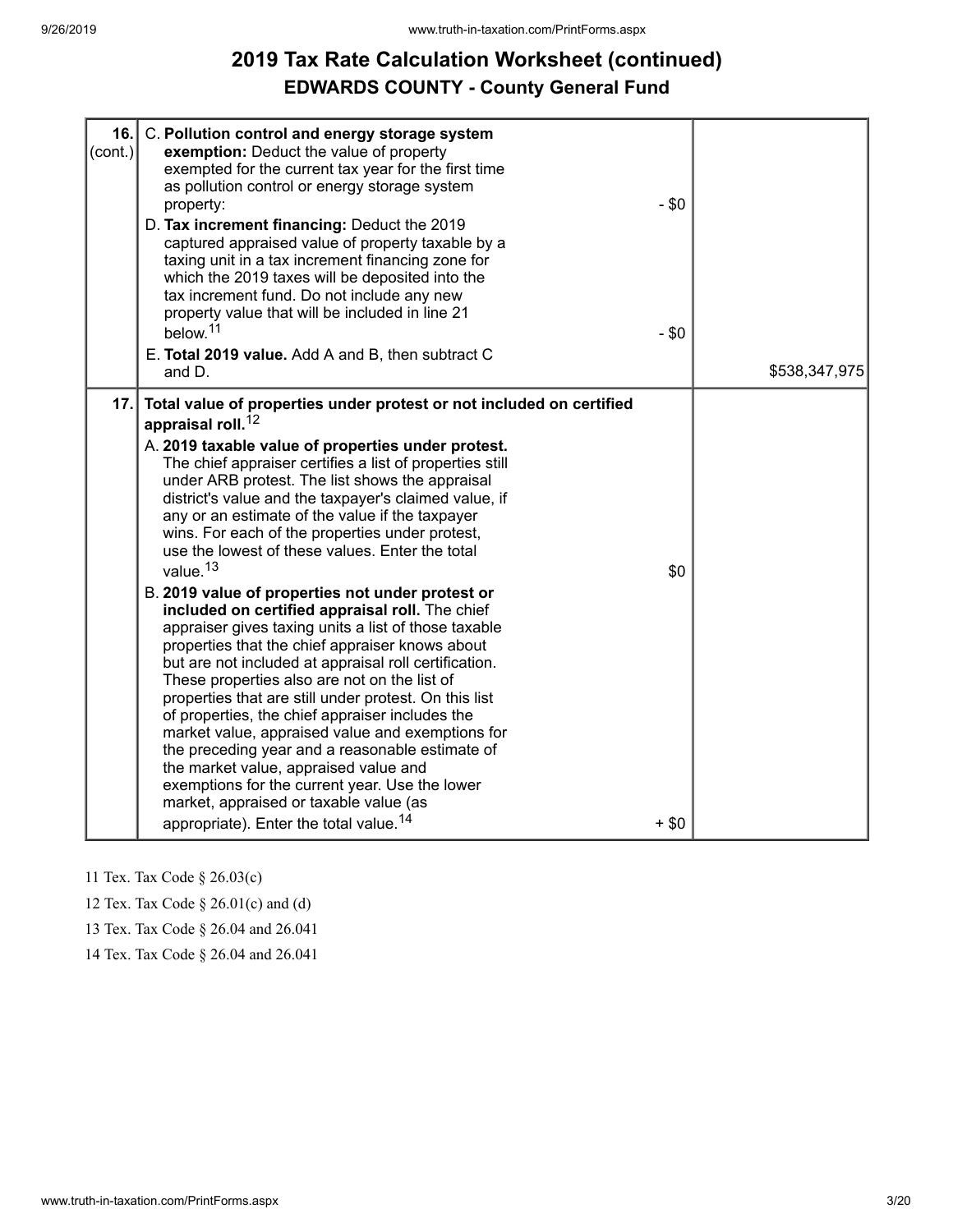# **2019 Tax Rate Calculation Worksheet (continued) EDWARDS COUNTY - County General Fund**

| $ $ (cont.) | 17. C. Total value under protest or not certified. Add<br>A and B.                                                                                                                                                                                                                                                                                                                                                                                                                                                                                                                                                                             | \$0            |
|-------------|------------------------------------------------------------------------------------------------------------------------------------------------------------------------------------------------------------------------------------------------------------------------------------------------------------------------------------------------------------------------------------------------------------------------------------------------------------------------------------------------------------------------------------------------------------------------------------------------------------------------------------------------|----------------|
|             | 18. 2019 tax ceilings. Counties, cities and junior colleges enter 2019 total taxable<br>value of homesteads with tax ceilings. These include the homesteads of<br>homeowners age 65 or older or disabled. Other taxing units enter "0". If your<br>taxing units adopted the tax ceiling provision in 2018 or prior year for<br>homeowners age 65 or older or disabled, use this step. <sup>15</sup>                                                                                                                                                                                                                                            | \$0            |
|             | 19. 2019 total taxable value. Add lines 16E and 17C. Subtract line 18.                                                                                                                                                                                                                                                                                                                                                                                                                                                                                                                                                                         | \$538,347,975  |
|             |                                                                                                                                                                                                                                                                                                                                                                                                                                                                                                                                                                                                                                                |                |
|             | 20. Total 2019 taxable value of properties in territory annexed after January<br>1, 2008. Include both real and personal property. Enter the 2019 value of<br>property in territory annexed. <sup>16</sup>                                                                                                                                                                                                                                                                                                                                                                                                                                     | \$0            |
|             |                                                                                                                                                                                                                                                                                                                                                                                                                                                                                                                                                                                                                                                |                |
|             | 21. Total 2019 taxable value of new improvements and new personal property<br>located in new improvements. New means the item was not on the appraisal<br>roll in 2018. An improvement is a building, structure, fixture or fence erected on<br>or affixed to land. New additions to existing improvements may be included if<br>the appraised value can be determined. New personal property in a new<br>improvement must have been brought into the taxing unit after January 1, 2018<br>and be located in a new improvement. New improvements do include property<br>on which a tax abatement agreement has expired for 2019. <sup>17</sup> | \$99,480,972   |
|             | 22. Total adjustments to the 2019 taxable value. Add lines 20 and 21.                                                                                                                                                                                                                                                                                                                                                                                                                                                                                                                                                                          | \$99,480,972   |
|             | 23. 2019 adjusted taxable value. Subtract line 22 from line 19.                                                                                                                                                                                                                                                                                                                                                                                                                                                                                                                                                                                | \$438,867,003  |
|             | 24. 2019 effective tax rate. Divide line 15 by line 23 and multiply by \$100. <sup>18</sup>                                                                                                                                                                                                                                                                                                                                                                                                                                                                                                                                                    | \$0.5637/\$100 |
|             | 25. COUNTIES ONLY. Add together the effective tax rates for each type of tax the<br>county levies. The total is the 2019 county effective tax rate. <sup>19</sup>                                                                                                                                                                                                                                                                                                                                                                                                                                                                              | \$0.6875/\$100 |

15 Tex. Tax Code § 26.012(6)

16 Tex. Tax Code § 26.012(17)

17 Tex. Tax Code § 26.012(17)

18 Tex. Tax Code § 26.04(c)

19 Tex. Tax Code § 26.04(d)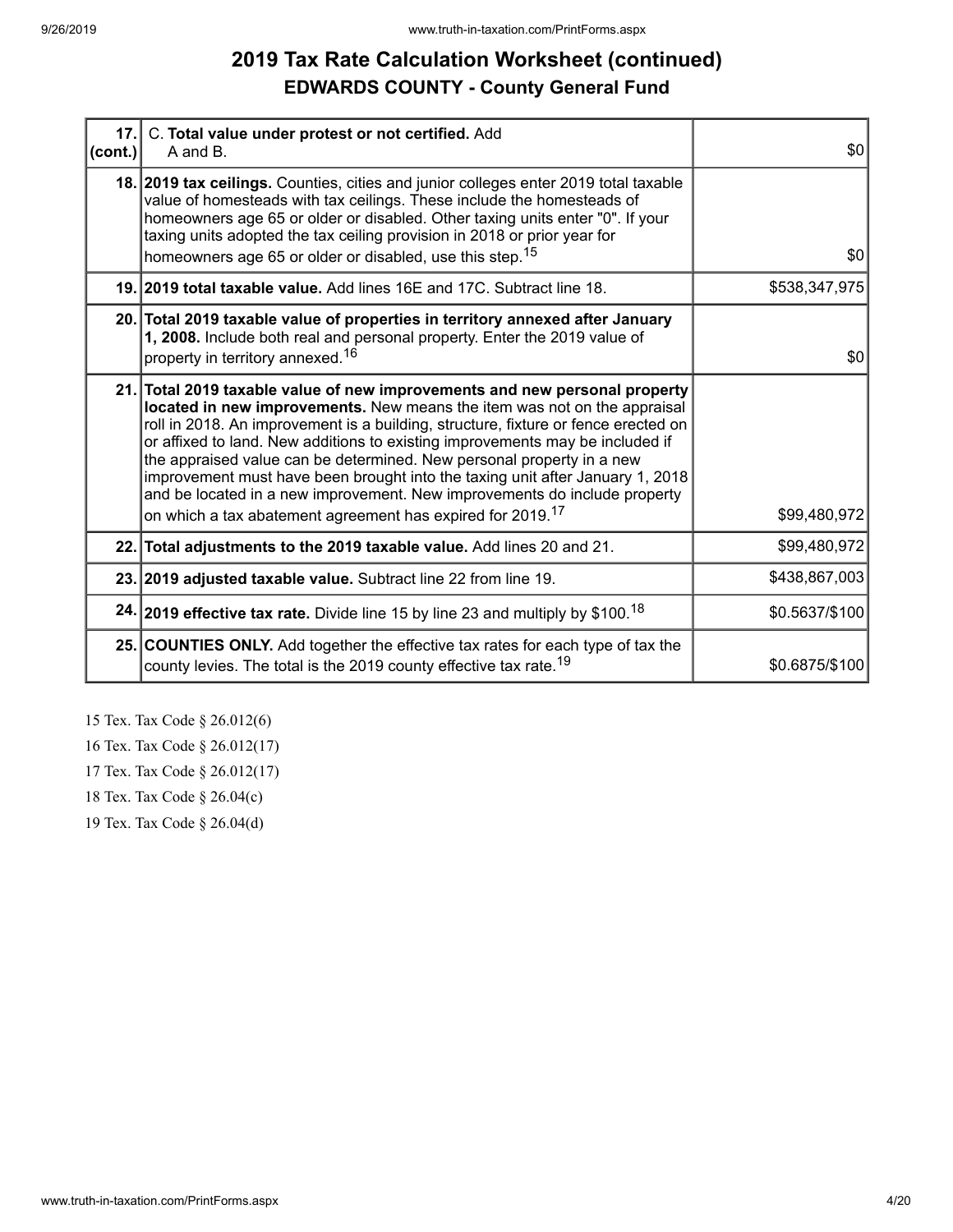#### **Rollback Tax Rate EDWARDS COUNTY - County General Fund**

The rollback tax rate is split into two separate rates:

- 1. **Maintenance and Operations (M&O):** The M&O portion is the tax rate that is needed to raise the same amount of taxes that the taxing unit levied in the prior year plus eight percent. This rate accounts for such things as salaries, utilities and day-to-day operations.
- 2. **Debt:** The debt tax rate includes the debt service necessary to pay the taxing unit's debt payments in the coming year. This rate accounts for principal and interest on bonds and other debt secured by property tax revenue

The rollback tax rate for a county is the sum of the rollback tax rates calculated for each type of tax the county levies. In most cases the rollback tax rate exceeds the effective tax rate, but occasionally decreases in a taxing unit's debt service will cause the effective tax rate to be higher than the rollback tax rate.

|      | 26. 2018 maintenance and operations (M&O) tax rate.                                                                                                                                                                                                                                                                                                                                                                                                                                                                                                                                                                                                                                                                                                                                                                                                                                                                                                                                                                                                                                                                                                                                                                                                                                                                           | \$0.565200/\$100 |
|------|-------------------------------------------------------------------------------------------------------------------------------------------------------------------------------------------------------------------------------------------------------------------------------------------------------------------------------------------------------------------------------------------------------------------------------------------------------------------------------------------------------------------------------------------------------------------------------------------------------------------------------------------------------------------------------------------------------------------------------------------------------------------------------------------------------------------------------------------------------------------------------------------------------------------------------------------------------------------------------------------------------------------------------------------------------------------------------------------------------------------------------------------------------------------------------------------------------------------------------------------------------------------------------------------------------------------------------|------------------|
|      | 27. 2018 adjusted taxable value. Enter the amount from line 11.                                                                                                                                                                                                                                                                                                                                                                                                                                                                                                                                                                                                                                                                                                                                                                                                                                                                                                                                                                                                                                                                                                                                                                                                                                                               | \$422,619,524    |
| 28.1 | 2018 M&O taxes.<br>\$2,388,645<br>A. Multiply line 26 by line 27 and divide by \$100.<br>B. Cities, counties and hospital districts with<br>additional sales tax: Amount of additional sales<br>tax collected and spent on M&O expenses in<br>2018. Enter amount from full year's sales tax<br>revenue spent for M&O in 2018 fiscal year, if any.<br>Other units, enter "0." Counties exclude any<br>amount that was spent for economic development<br>grants from the amount of sales tax spent.<br>$+$ \$0<br>C. Counties: Enter the amount for the state criminal<br>justice mandate. If second or later year, the<br>amount is for increased cost above last year's<br>amount. Other units, enter "0."<br>$+$ \$0<br>D. Transferring function: If discontinuing all of a<br>department, function or activity and transferring it<br>to another unit by written contract, enter the<br>amount spent by the unit discontinuing the<br>function in the 12 months preceding the month of<br>this calculation. If the unit did not operate this<br>function for this 12-month period, use the amount<br>spent in the last full fiscal year in which the unit<br>operated the function. The unit discontinuing the<br>function will subtract this amount in H below. The<br>unit receiving the function will add this amount in |                  |
|      | $+/-$ \$0<br>H below. Other units, enter "0."                                                                                                                                                                                                                                                                                                                                                                                                                                                                                                                                                                                                                                                                                                                                                                                                                                                                                                                                                                                                                                                                                                                                                                                                                                                                                 |                  |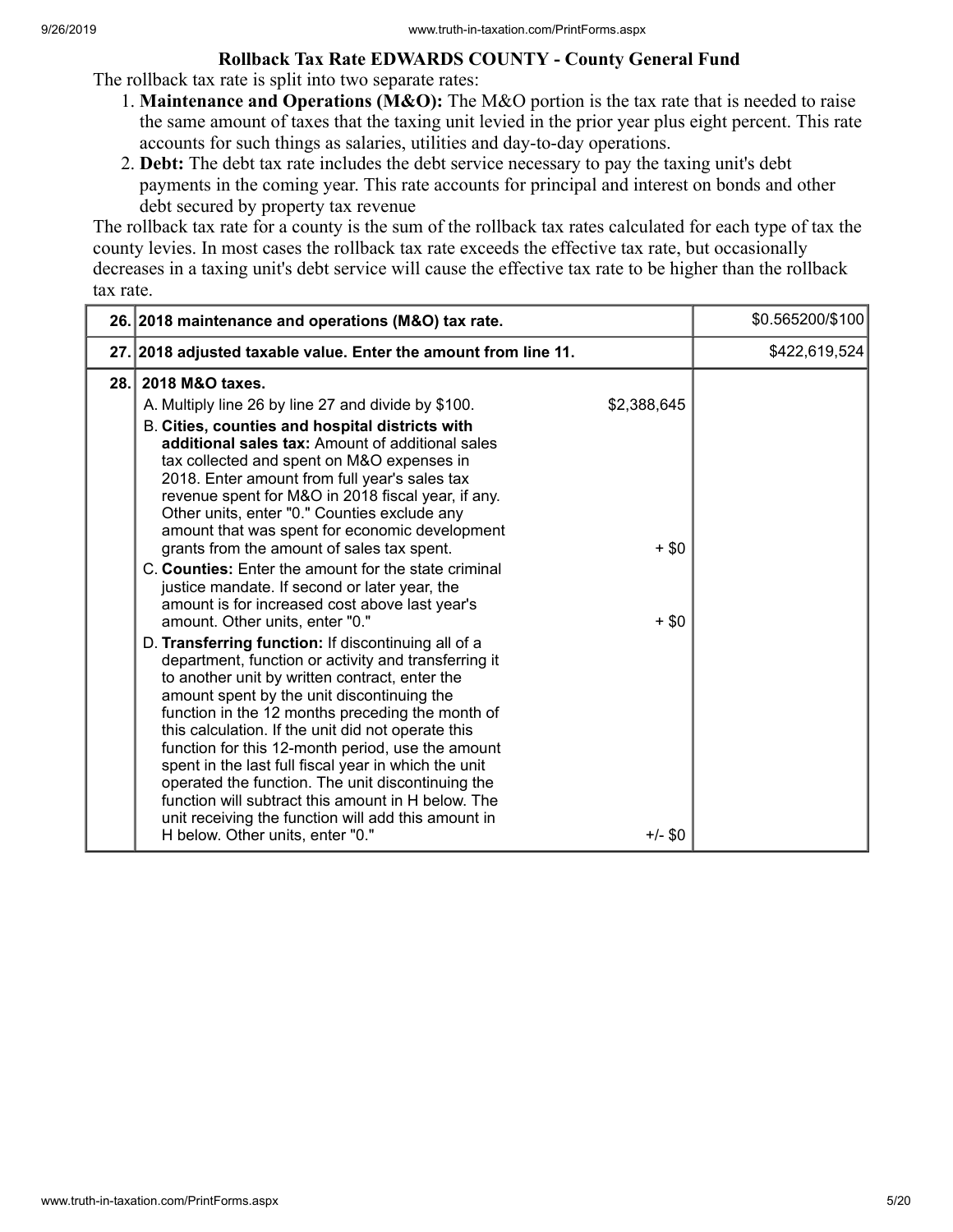#### **Rollback Tax Rate (continued) EDWARDS COUNTY - County General Fund**

| 28.<br>$ cont.$ ) | E. Taxes refunded for years preceding tax year<br>2018: Enter the amount of M&O taxes refunded<br>in the preceding year for taxes before that year.<br>Types of refunds include court decisions, Tax<br>Code Section 25.25(b) and (c) corrections and<br>Tax Code Section 31.11 payment errors. Do not<br>include refunds for tax year 2018. This line<br>applies only to tax years preceding tax year<br>2018.<br>$+$ \$3,613<br>F. Enhanced indigent health care expenditures:<br>Enter the increased amount for the current year's<br>enhanced indigent health care expenditures<br>above the preceding tax year's enhanced<br>indigent health care expenditures, less any state<br>assistance.<br>$+ $18,122$<br>G. Taxes in tax increment financing (TIF): Enter<br>the amount of taxes paid into the tax increment<br>fund for a reinvestment zone as agreed by the<br>taxing unit. If the unit has no 2019 captured<br>appraised value in Line 16D, enter "0."<br>$-$ \$0<br>H. Adjusted M&O Taxes. Add A, B, C, E and F. For<br>unit with D, subtract if discontinuing function and<br>add if receiving function. Subtract G. | \$2,410,380    |
|-------------------|---------------------------------------------------------------------------------------------------------------------------------------------------------------------------------------------------------------------------------------------------------------------------------------------------------------------------------------------------------------------------------------------------------------------------------------------------------------------------------------------------------------------------------------------------------------------------------------------------------------------------------------------------------------------------------------------------------------------------------------------------------------------------------------------------------------------------------------------------------------------------------------------------------------------------------------------------------------------------------------------------------------------------------------------------------------------------------------------------------------------------------------|----------------|
|                   | 29. 2019 adjusted taxable value.<br>Enter line 23 from the Effective Tax Rate Worksheet.                                                                                                                                                                                                                                                                                                                                                                                                                                                                                                                                                                                                                                                                                                                                                                                                                                                                                                                                                                                                                                              | \$438,867,003  |
|                   | 30. 2019 effective maintenance and operations rate.<br>Divide line 28H by line 29 and multiply by \$100.                                                                                                                                                                                                                                                                                                                                                                                                                                                                                                                                                                                                                                                                                                                                                                                                                                                                                                                                                                                                                              | \$0.5492/\$100 |
|                   | 31. 2019 rollback maintenance and operation rate.<br>Multiply line 30 by 1.08.                                                                                                                                                                                                                                                                                                                                                                                                                                                                                                                                                                                                                                                                                                                                                                                                                                                                                                                                                                                                                                                        | \$0.5931/\$100 |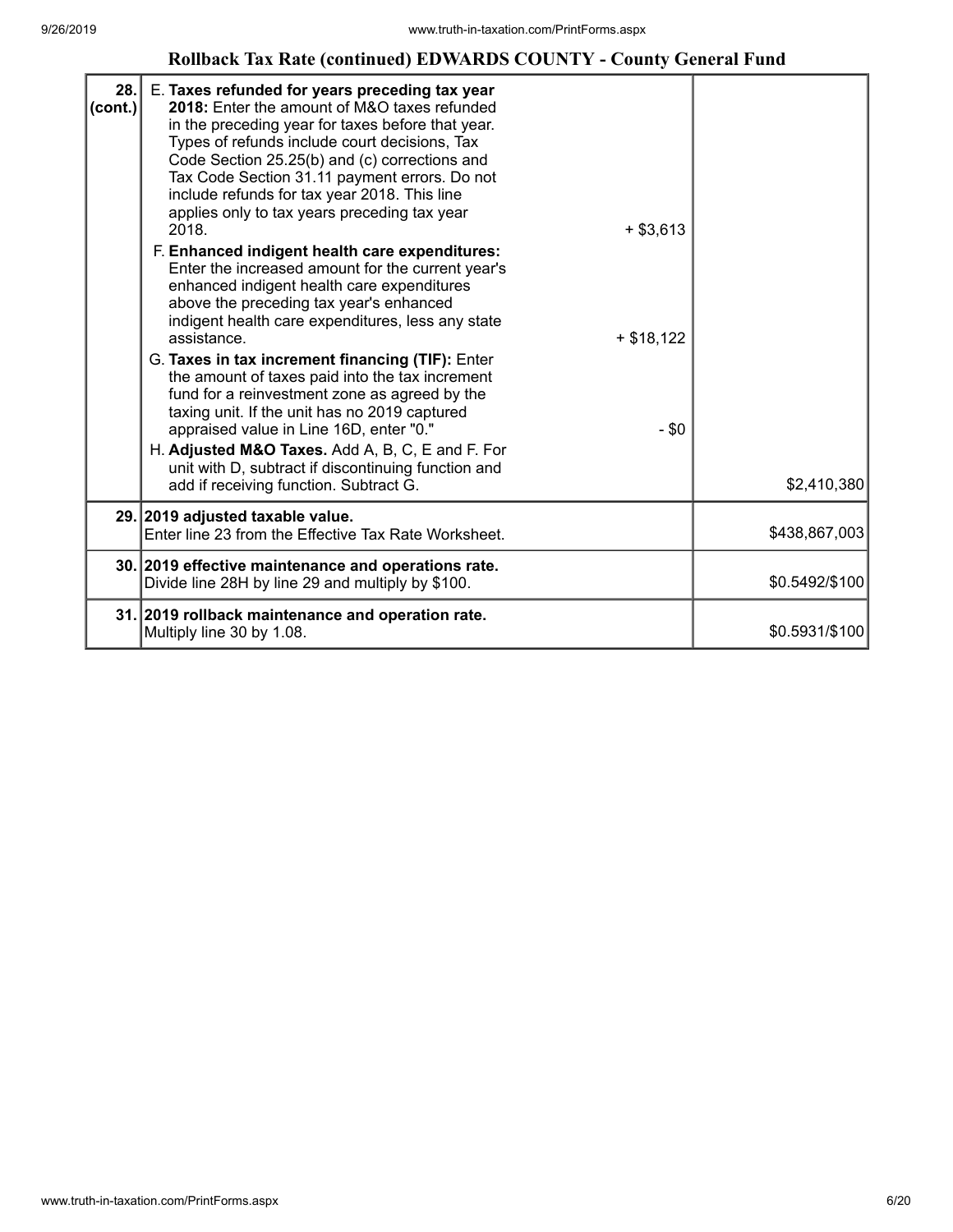#### **Rollback Tax Rate (continued) EDWARDS COUNTY - County General Fund**

| 32. | Total 2019 debt to be paid with property taxes and additional sales tax<br>revenue.<br>"Debt" means the interest and principal that will be paid on debts that:<br>(1) are paid by property taxes,<br>(2) are secured by property taxes,<br>(3) are scheduled for payment over a period longer than one year and<br>(4) are not classified in the unit's budget as M&O expenses.<br>A: Debt also includes contractual payments to other<br>taxing units that have incurred debts on behalf of<br>this taxing unit, if those debts meet the four<br>conditions above. Include only amounts that will be<br>paid from property tax revenue. Do not include<br>appraisal district budget payments.<br>Enter debt amount.<br>\$81,766<br>B: Subtract unencumbered fund amount used to<br>reduce total debt.<br>$-\$0$<br>$-\$0$<br>C: Subtract amount paid from other resources.<br>D: Adjusted debt. Subtract B and C from A. | \$81,766       |
|-----|----------------------------------------------------------------------------------------------------------------------------------------------------------------------------------------------------------------------------------------------------------------------------------------------------------------------------------------------------------------------------------------------------------------------------------------------------------------------------------------------------------------------------------------------------------------------------------------------------------------------------------------------------------------------------------------------------------------------------------------------------------------------------------------------------------------------------------------------------------------------------------------------------------------------------|----------------|
|     | 33. Certified 2018 excess debt collections. Enter the amount certified by the<br>collector.                                                                                                                                                                                                                                                                                                                                                                                                                                                                                                                                                                                                                                                                                                                                                                                                                                | \$0            |
|     | 34. Adjusted 2019 debt. Subtract line 33 from line 32D.                                                                                                                                                                                                                                                                                                                                                                                                                                                                                                                                                                                                                                                                                                                                                                                                                                                                    | \$81,766       |
|     | 35. Certified 2019 anticipated collection rate. Enter the rate certified by the<br>collector. If the rate is 100 percent or greater, enter 100 percent.                                                                                                                                                                                                                                                                                                                                                                                                                                                                                                                                                                                                                                                                                                                                                                    | 100.000000%    |
|     | 36. 2019 debt adjusted for collections. Divide line 34 by line 35.                                                                                                                                                                                                                                                                                                                                                                                                                                                                                                                                                                                                                                                                                                                                                                                                                                                         | \$81,766       |
|     | 37. 2019 total taxable value. Enter the amount on line 19.                                                                                                                                                                                                                                                                                                                                                                                                                                                                                                                                                                                                                                                                                                                                                                                                                                                                 | \$538,347,975  |
|     | 38. 2019 debt tax rate. Divide line 36 by line 37 and multiply by \$100.                                                                                                                                                                                                                                                                                                                                                                                                                                                                                                                                                                                                                                                                                                                                                                                                                                                   | \$0.0151/\$100 |
|     | 39. 2019 rollback tax rate. Add lines 31 and 38.                                                                                                                                                                                                                                                                                                                                                                                                                                                                                                                                                                                                                                                                                                                                                                                                                                                                           | \$0.6082/\$100 |
|     | 40. COUNTIES ONLY. Add together the rollback tax rates for each type of tax the<br>county levies. The total is the 2019 county rollback tax rate.                                                                                                                                                                                                                                                                                                                                                                                                                                                                                                                                                                                                                                                                                                                                                                          | \$0.7464/\$100 |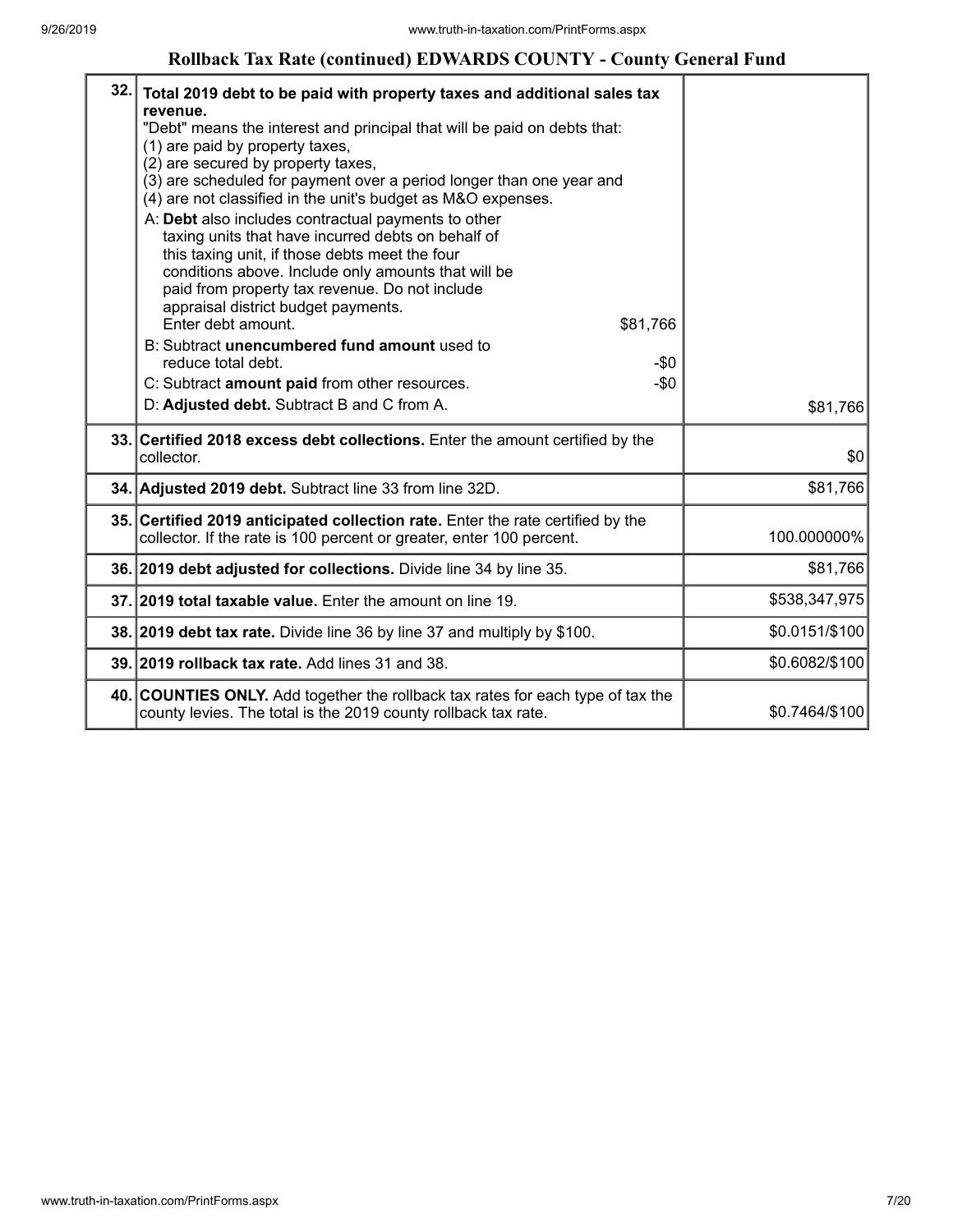#### **Total Tax Rate**

| Indicate the applicable total tax rates as calculated above.                             |           |
|------------------------------------------------------------------------------------------|-----------|
| Effective Tax Rate (Line 24; line 25 for counties; or line 46 if adjusted for sales tax) | \$0.6875  |
| Rollback Tax Rate (Line 39; line 40 for counties; or line 48 if adjusted for sales tax)  | \$0.7464  |
| Rollback Tax Rate Adjusted for Pollution Control (Line 52)                               | \$0/\$100 |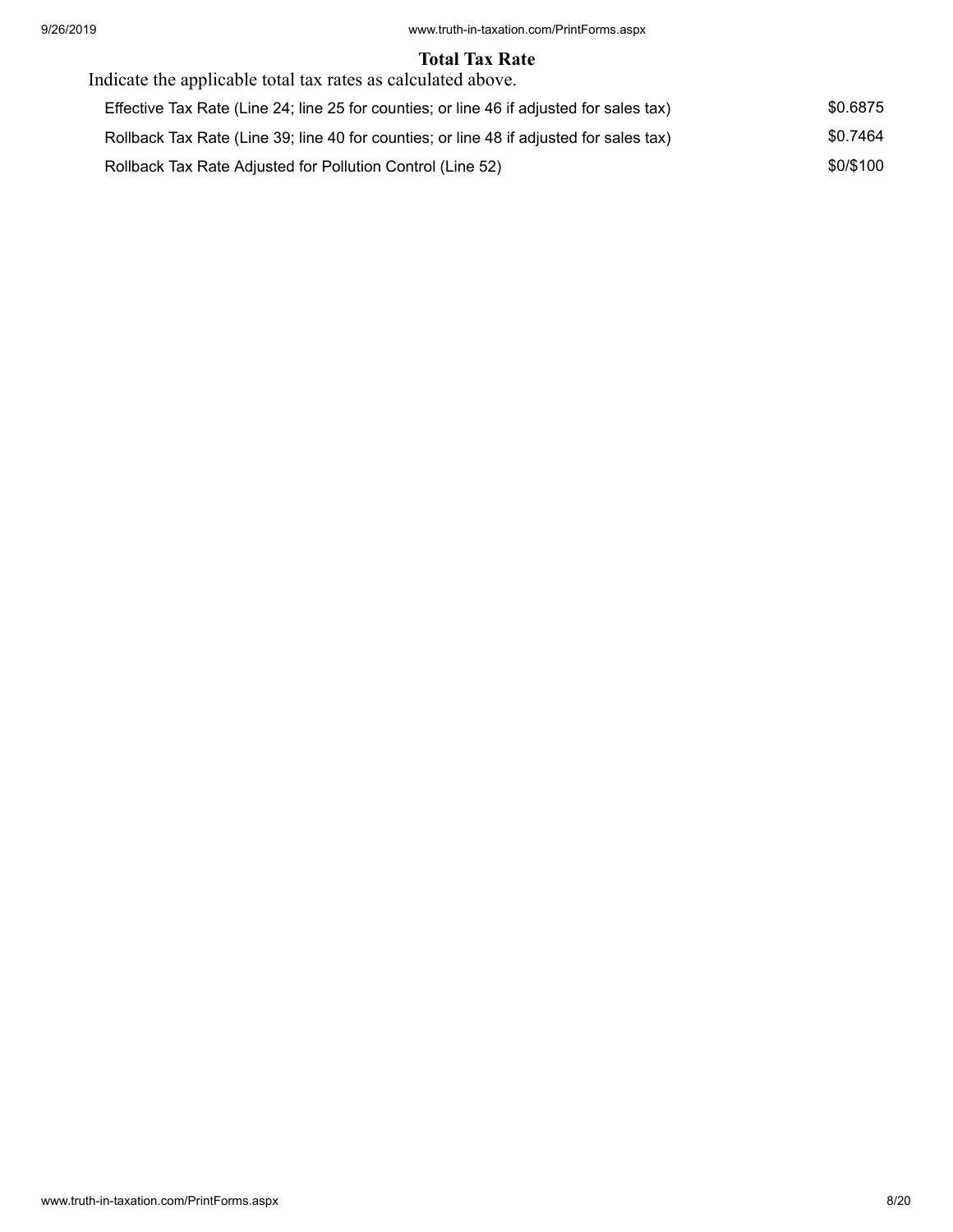## **Taxing Unit Representative Name and Signature**

Enter the name of the person preparing the tax rate as authorized by the governing body of the taxing unit.

## **Print Here**

Printed Name of Taxing Unit Representative

**Sign Here**

Taxing Unit Representative

**Date**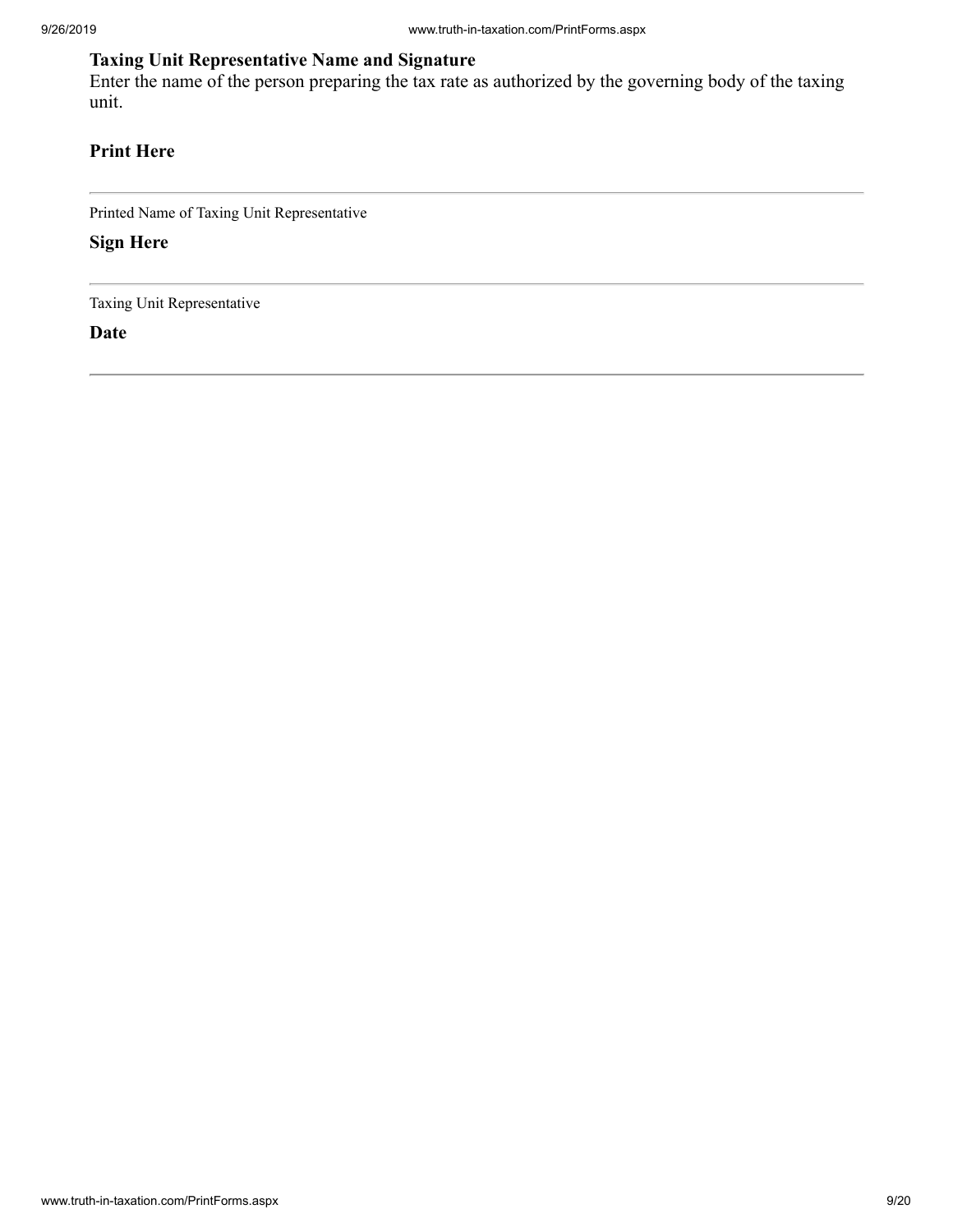## **2019 Notice of Effective Tax Rate Worksheet for Calculation of Tax Increase/Decrease**

## **Entity Name:** EDWARDS COUNTY **Date:** 09/26/2019

|                                                                                 | <b>County General</b><br>Fund | <b>LATERAL</b><br><b>ROAD</b> |
|---------------------------------------------------------------------------------|-------------------------------|-------------------------------|
| 1.2018 taxable value, adjusted for court-ordered reductions.                    |                               |                               |
| Enter line 6 of the Effective Tax Rate Worksheet.                               | \$427,337,373                 | \$425,675,038                 |
| $2.2018$ total tax rate.                                                        |                               |                               |
| Enter line 4 of the Effective Tax Rate Worksheet.                               | 0.584600                      | 0.128500                      |
| 3. Taxes refunded for years preceding tax year 2018.                            |                               |                               |
| Enter line 13 of the Effective Tax Rate Worksheet.                              | \$3,614                       | \$841                         |
| 4. Last year's levy.                                                            |                               |                               |
| Multiply Line 1 times Line 2 and divide by 100.                                 |                               |                               |
| To the result, add Line 3.                                                      | \$2,501,828                   | \$547,833                     |
| 5.2019 total taxable value. Enter Line 18 of                                    |                               |                               |
| the Effective Tax Rate Worksheet.                                               | \$538,347,975                 | \$536,669,510                 |
| 6.2019 effective tax rate.                                                      |                               |                               |
| Enter line 23 of the Effective Tax Rate Worksheet or Line 46                    |                               |                               |
| of the Additional Sales Tax Rate Worksheet.                                     | 0.563700                      | 0.000000                      |
| 7.2019 taxes if a tax rate equal to the effective tax rate is adopted.          |                               |                               |
| Multiply Line 5 times Line 6 and divide by 100.                                 | \$3,034,668                   | \$0                           |
| <b>8.</b> Last year's total levy.                                               |                               |                               |
| Sum of line 4 for all funds.                                                    | \$3,049,661                   |                               |
| 9.2019 total taxes if a tax rate equal to the effective tax rate is<br>adopted. |                               |                               |
| Sum of line 7 for all funds.                                                    | \$3,034,668                   |                               |
| 10. Tax Increase (Decrease).                                                    |                               |                               |
| Subtract Line 8 from Line 9.                                                    | \$(14,993)                    |                               |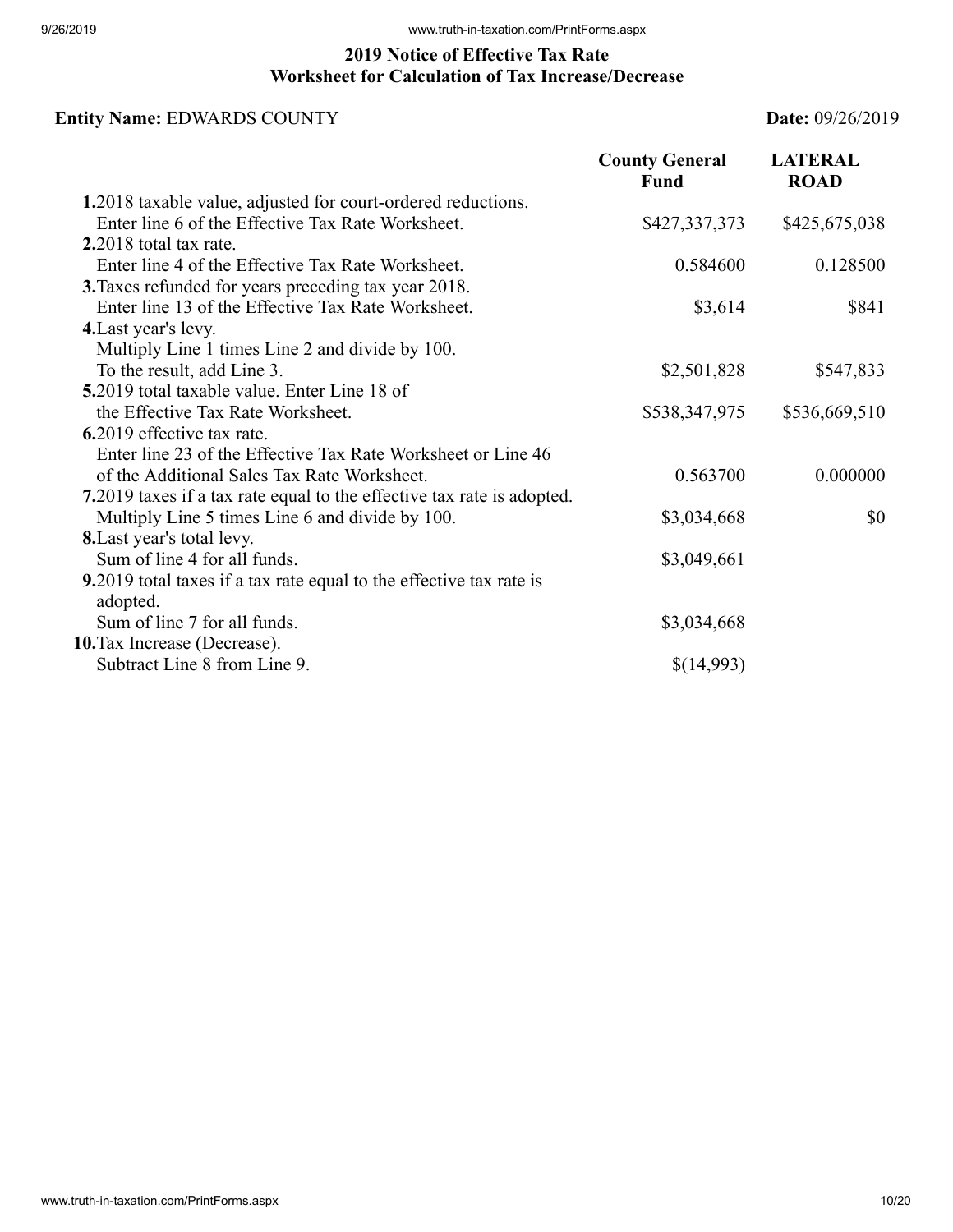# **2019 Tax Rate Calculation Worksheet**

**EDWARDS COUNTY - LATERAL ROAD**

#### **Effective Tax Rate (No New Taxes) EDWARDS COUNTY**

The effective tax rate enables the public to evaluate the relationship between taxes for the prior year and for the current year based on a tax rate that would produce the same amount of taxes (no new taxes) if applied to the same properties that are taxed in both years. When appraisal values increase, the effective tax rate should decrease. The effective tax rate for a county is the sum of the effective tax rates calculated for each type of tax the county levies.

| <b>2018 total taxable value.</b> Enter the amount of 2018 taxable value on the 2018<br>tax roll today. Include any adjustments since last year's certification; exclude<br>Section 25.25(d) one-third over-appraisal corrections from these adjustments.<br>This total includes the taxable value of homesteads with tax ceilings (will deduct<br>in line 2) and the captured value for tax increment financing (will deduct taxes in<br>line $14$ ). <sup>1</sup> | \$425,675,038    |
|--------------------------------------------------------------------------------------------------------------------------------------------------------------------------------------------------------------------------------------------------------------------------------------------------------------------------------------------------------------------------------------------------------------------------------------------------------------------|------------------|
| 2. 2018 tax ceilings. Counties, Cities and Junior College Districts. Enter 2018<br>total taxable value of homesteads with tax ceilings. These include the<br>homesteads of homeowners age 65 or older or disabled. Other units enter "0" If<br>your taxing units adopted the tax ceiling provision in 2018 or prior year for<br>homeowners age 65 or older or disabled, use this step. <sup>2</sup>                                                                | 30               |
| 3. Preliminary 2018 adjusted taxable value. Subtract line 2 from line 1.                                                                                                                                                                                                                                                                                                                                                                                           | \$425,675,038    |
| 4. 2018 total adopted tax rate.                                                                                                                                                                                                                                                                                                                                                                                                                                    | \$0.128500/\$100 |
| 5. 2018 taxable value lost because court appeals of ARB decisions reduced<br>2018 appraised value.<br>A. Original 2018 ARB values:<br>\$0<br>B. 2018 values resulting from final court decisions:<br>- \$0                                                                                                                                                                                                                                                         |                  |
| C. 2018 value loss. Subtract B from A. <sup>3</sup>                                                                                                                                                                                                                                                                                                                                                                                                                | \$0              |
| 6. 2018 taxable value, adjusted for court-ordered reductions.<br>Add line 3 and line 5C.                                                                                                                                                                                                                                                                                                                                                                           | \$425,675,038    |
| 7. 2018 taxable value of property in territory the unit deannexed after<br>January 1, 2018. Enter the 2018 value of property in deannexed territory. <sup>4</sup>                                                                                                                                                                                                                                                                                                  | \$0              |

1 Tex. Tax Code § 26.012(14)

2 Tex. Tax Code § 26.012(14)

3 Tex. Tax Code § 26.012(13)

4 Tex. Tax Code § 26.012(15)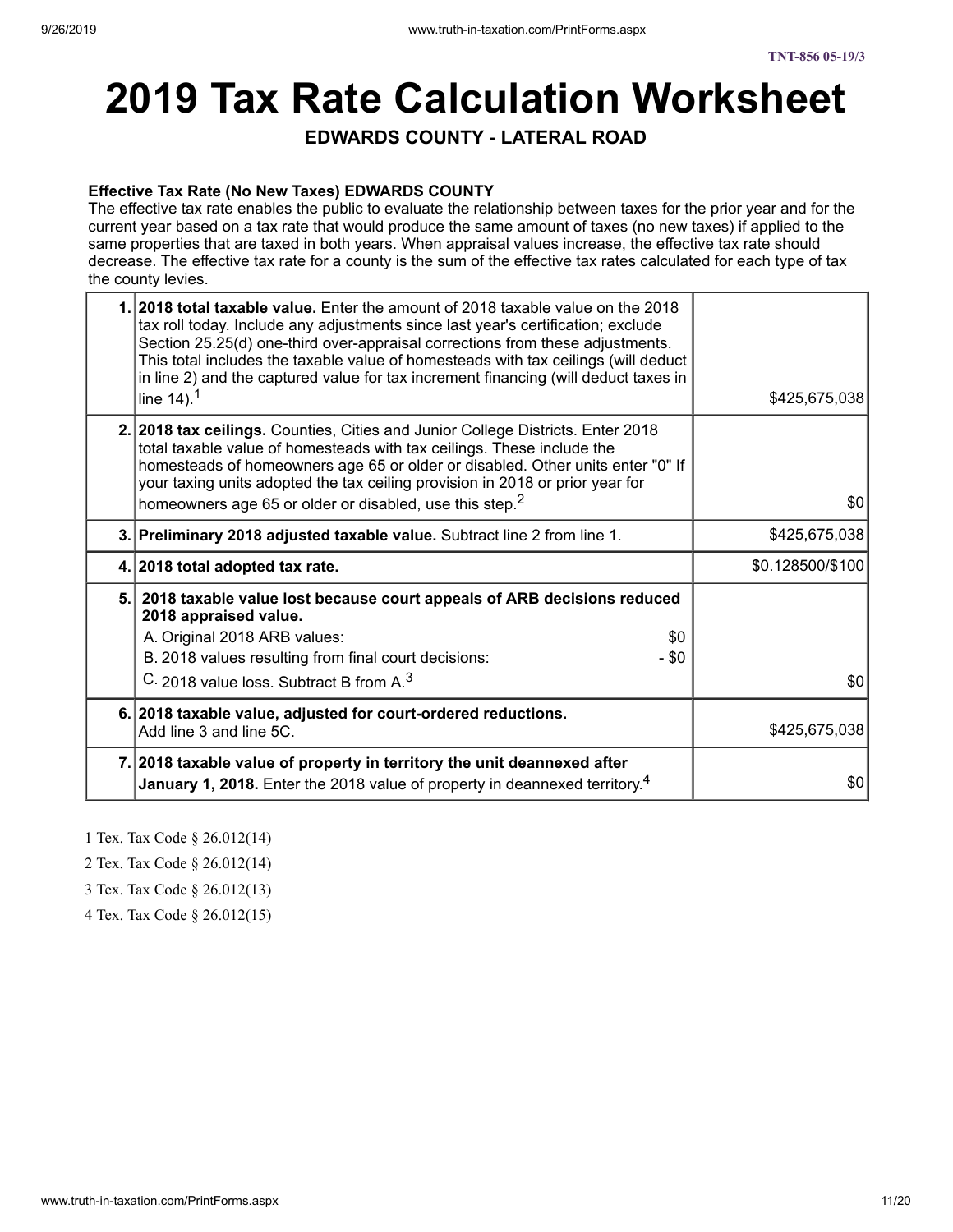# **2019 Tax Rate Calculation Worksheet (continued) EDWARDS COUNTY - LATERAL ROAD**

| 8.  | 2018 taxable value lost because property first qualified for an exemption<br>in 2019. Note that lowering the amount or percentage of an existing exemption<br>does not create a new exemption or reduce taxable value. If the taxing unit<br>increased an original exemption, use the difference between the original<br>exempted amount and the increased exempted amount. Do not include value<br>lost due to freeport or "goods-in-transit" exemptions.<br>A. Absolute exemptions. Use 2018 market value:<br>\$325,456<br>B. Partial exemptions. 2019 exemption amount or<br>2019 percentage exemption times 2018 value:<br>$+ $127,335$<br>C. Value loss. Add A and B. <sup>5</sup> | \$452,791     |
|-----|-----------------------------------------------------------------------------------------------------------------------------------------------------------------------------------------------------------------------------------------------------------------------------------------------------------------------------------------------------------------------------------------------------------------------------------------------------------------------------------------------------------------------------------------------------------------------------------------------------------------------------------------------------------------------------------------|---------------|
| 9.  | 2018 taxable value lost because property first qualified for agricultural<br>appraisal (1-d or 1-d-1), timber appraisal, recreational/scenic appraisal or<br>public access airport special appraisal in 2019. Use only those properties<br>that first qualified in 2019; do not use properties that qualified in 2018.<br>A. 2018 market value:<br>\$4,470,353<br>B. 2019 productivity or special appraised value:<br>$-$ \$101,987<br>C. Value loss. Subtract B from A. <sup>6</sup>                                                                                                                                                                                                   | \$4,368,366   |
|     | 10. Total adjustments for lost value. Add lines 7, 8C and 9C.                                                                                                                                                                                                                                                                                                                                                                                                                                                                                                                                                                                                                           | \$4,821,157   |
|     | 11. 2018 adjusted taxable value. Subtract line 10 from line 6.                                                                                                                                                                                                                                                                                                                                                                                                                                                                                                                                                                                                                          | \$420,853,881 |
|     | 12. Adjusted 2018 taxes. Multiply line 4 by line 11 and divide by \$100.                                                                                                                                                                                                                                                                                                                                                                                                                                                                                                                                                                                                                | \$540,797     |
|     | 13. Taxes refunded for years preceding tax year 2018. Enter the amount of<br>taxes refunded by the taxing unit for tax years preceding tax year 2018. Types<br>of refunds include court decisions, Tax Code § 25.25(b) and (c) corrections and<br>Tax Code § 31.11 payment errors. Do not include refunds for tax year 2018.<br>This line applies only to tax years preceding tax year 2018. <sup>7</sup>                                                                                                                                                                                                                                                                               | \$841         |
|     | 14. Taxes in tax increment financing (TIF) for tax year 2018. Enter the amount of<br>taxes paid into the tax increment fund for a reinvestment zone as agreed by the<br>taxing unit. If the unit has no 2019 captured appraised value in Line 16D, enter<br>$"0"$ . <sup>8</sup>                                                                                                                                                                                                                                                                                                                                                                                                        | \$0           |
|     | 15. Adjusted 2018 taxes with refunds and TIF adjustment. Add lines 12 and 13,<br>subtract line 14.9                                                                                                                                                                                                                                                                                                                                                                                                                                                                                                                                                                                     | \$541,638     |
| 16. | Total 2019 taxable value on the 2019 certified appraisal roll today. This<br>value includes only certified values and includes the total taxable value of<br>homesteads with tax ceilings (will deduct in line 18). These homesteads<br>includes homeowners age 65 or older or disabled. <sup>10</sup><br>A. Certified values only:<br>\$536,669,510<br>B. Counties: Include railroad rolling stock values<br>certified by the Comptroller's office:<br>$+$ \$0                                                                                                                                                                                                                         |               |

5 Tex. Tax Code § 26.012(15)

6 Tex. Tax Code § 26.012(15)

7 Tex. Tax Code § 26.012(13)

8 Tex. Tax Code § 26.03(c)

9 Tex. Tax Code § 26.012(13)

10 Tex. Tax Code § 26.012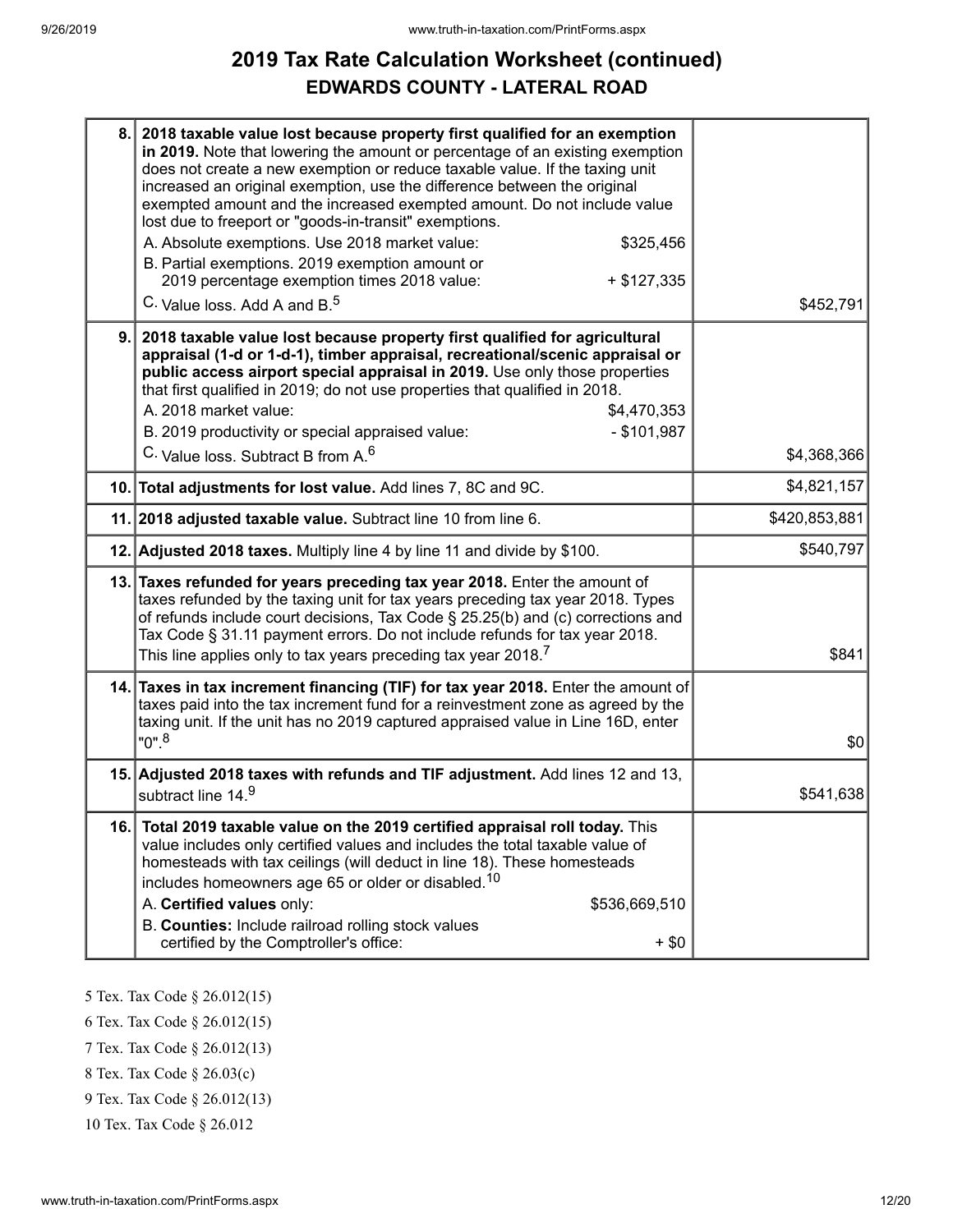# **2019 Tax Rate Calculation Worksheet (continued) EDWARDS COUNTY - LATERAL ROAD**

| 16.<br>$\text{(cont.)}$ | C. Pollution control and energy storage system<br>exemption: Deduct the value of property<br>exempted for the current tax year for the first time<br>as pollution control or energy storage system<br>property:<br>D. Tax increment financing: Deduct the 2019<br>captured appraised value of property taxable by a<br>taxing unit in a tax increment financing zone for<br>which the 2019 taxes will be deposited into the<br>tax increment fund. Do not include any new<br>property value that will be included in line 21<br>below. <sup>11</sup><br>E. Total 2019 value. Add A and B, then subtract C<br>and D.                                                                                                                                                                                                                                                                                                                                                                                                                                                                                                                                                                                                                                           | $-$ \$0<br>$-$ \$0 | \$536,669,510 |
|-------------------------|---------------------------------------------------------------------------------------------------------------------------------------------------------------------------------------------------------------------------------------------------------------------------------------------------------------------------------------------------------------------------------------------------------------------------------------------------------------------------------------------------------------------------------------------------------------------------------------------------------------------------------------------------------------------------------------------------------------------------------------------------------------------------------------------------------------------------------------------------------------------------------------------------------------------------------------------------------------------------------------------------------------------------------------------------------------------------------------------------------------------------------------------------------------------------------------------------------------------------------------------------------------|--------------------|---------------|
| 17.                     | Total value of properties under protest or not included on certified<br>appraisal roll. <sup>12</sup><br>A. 2019 taxable value of properties under protest.<br>The chief appraiser certifies a list of properties still<br>under ARB protest. The list shows the appraisal<br>district's value and the taxpayer's claimed value, if<br>any or an estimate of the value if the taxpayer<br>wins. For each of the properties under protest,<br>use the lowest of these values. Enter the total<br>value. <sup>13</sup><br>B. 2019 value of properties not under protest or<br>included on certified appraisal roll. The chief<br>appraiser gives taxing units a list of those taxable<br>properties that the chief appraiser knows about<br>but are not included at appraisal roll certification.<br>These properties also are not on the list of<br>properties that are still under protest. On this list<br>of properties, the chief appraiser includes the<br>market value, appraised value and exemptions for<br>the preceding year and a reasonable estimate of<br>the market value, appraised value and<br>exemptions for the current year. Use the lower<br>market, appraised or taxable value (as<br>appropriate). Enter the total value. <sup>14</sup> | \$0<br>$+$ \$0     |               |

11 Tex. Tax Code § 26.03(c)

12 Tex. Tax Code § 26.01(c) and (d)

13 Tex. Tax Code § 26.04 and 26.041

14 Tex. Tax Code § 26.04 and 26.041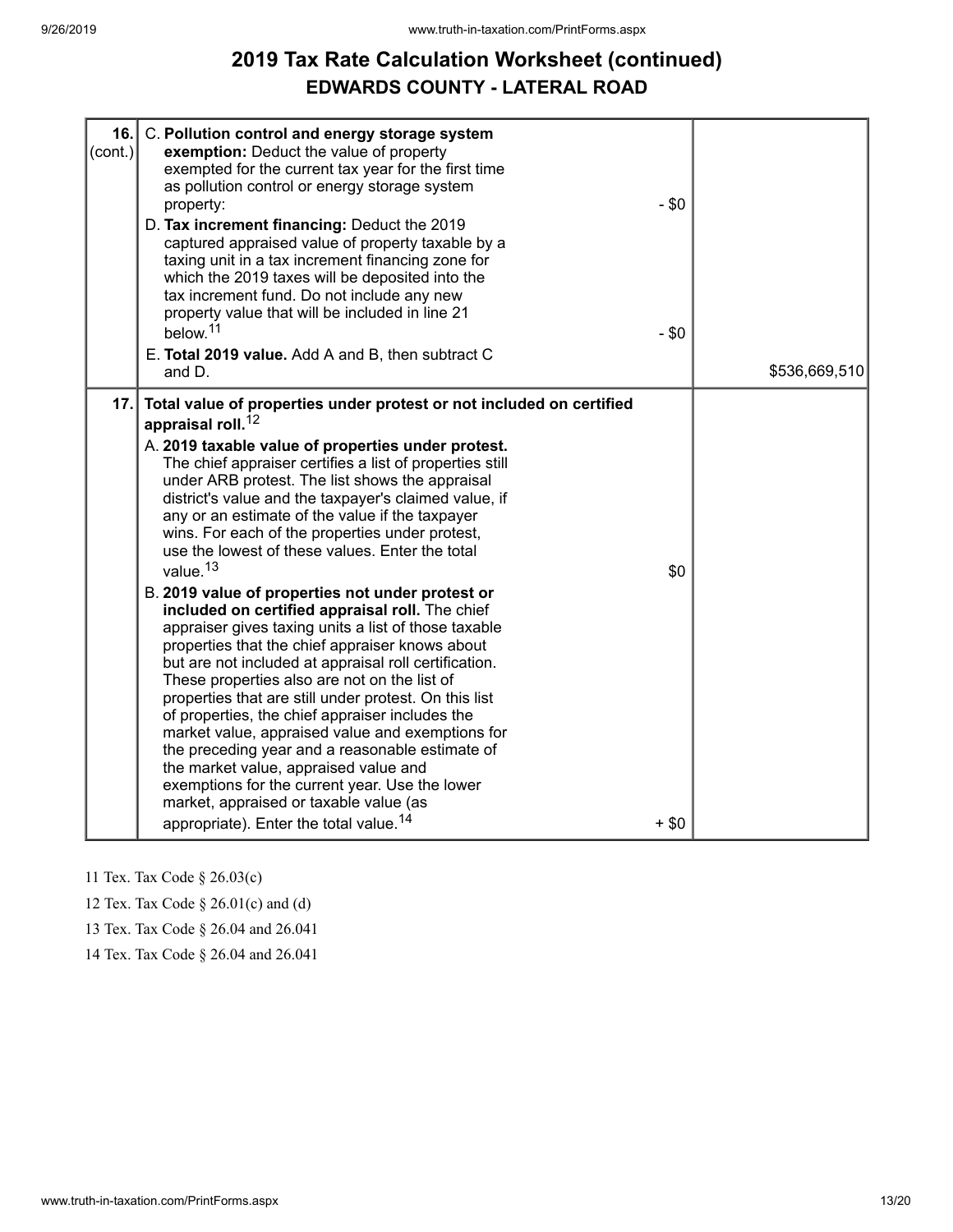# **2019 Tax Rate Calculation Worksheet (continued) EDWARDS COUNTY - LATERAL ROAD**

| $ cont. \rangle$ | 17. C. Total value under protest or not certified. Add<br>A and B.                                                                                                                                                                                                                                                                                                                                                                                                                                                                                                   | \$0            |
|------------------|----------------------------------------------------------------------------------------------------------------------------------------------------------------------------------------------------------------------------------------------------------------------------------------------------------------------------------------------------------------------------------------------------------------------------------------------------------------------------------------------------------------------------------------------------------------------|----------------|
|                  | 18. 2019 tax ceilings. Counties, cities and junior colleges enter 2019 total taxable<br>value of homesteads with tax ceilings. These include the homesteads of<br>homeowners age 65 or older or disabled. Other taxing units enter "0". If your<br>taxing units adopted the tax ceiling provision in 2018 or prior year for                                                                                                                                                                                                                                          |                |
|                  | homeowners age 65 or older or disabled, use this step. <sup>15</sup>                                                                                                                                                                                                                                                                                                                                                                                                                                                                                                 | \$0            |
|                  | 19. 2019 total taxable value. Add lines 16E and 17C. Subtract line 18.                                                                                                                                                                                                                                                                                                                                                                                                                                                                                               | \$536,669,510  |
|                  | 20. Total 2019 taxable value of properties in territory annexed after January<br>1, 2008. Include both real and personal property. Enter the 2019 value of<br>property in territory annexed. <sup>16</sup>                                                                                                                                                                                                                                                                                                                                                           | \$0            |
|                  |                                                                                                                                                                                                                                                                                                                                                                                                                                                                                                                                                                      |                |
|                  | 21. Total 2019 taxable value of new improvements and new personal property<br>located in new improvements. New means the item was not on the appraisal<br>roll in 2018. An improvement is a building, structure, fixture or fence erected on<br>or affixed to land. New additions to existing improvements may be included if<br>the appraised value can be determined. New personal property in a new<br>improvement must have been brought into the taxing unit after January 1, 2018<br>and be located in a new improvement. New improvements do include property |                |
|                  | on which a tax abatement agreement has expired for 2019. <sup>17</sup>                                                                                                                                                                                                                                                                                                                                                                                                                                                                                               | \$99,473,672   |
|                  | 22. Total adjustments to the 2019 taxable value. Add lines 20 and 21.                                                                                                                                                                                                                                                                                                                                                                                                                                                                                                | \$99,473,672   |
|                  | 23. 2019 adjusted taxable value. Subtract line 22 from line 19.                                                                                                                                                                                                                                                                                                                                                                                                                                                                                                      | \$437,195,838  |
|                  | 24. 2019 effective tax rate. Divide line 15 by line 23 and multiply by \$100. <sup>18</sup>                                                                                                                                                                                                                                                                                                                                                                                                                                                                          | \$0.1238/\$100 |
|                  | 25. COUNTIES ONLY. Add together the effective tax rates for each type of tax the<br>county levies. The total is the 2019 county effective tax rate. <sup>19</sup>                                                                                                                                                                                                                                                                                                                                                                                                    | \$0.6875/\$100 |

15 Tex. Tax Code § 26.012(6)

16 Tex. Tax Code § 26.012(17)

17 Tex. Tax Code § 26.012(17)

18 Tex. Tax Code § 26.04(c)

19 Tex. Tax Code § 26.04(d)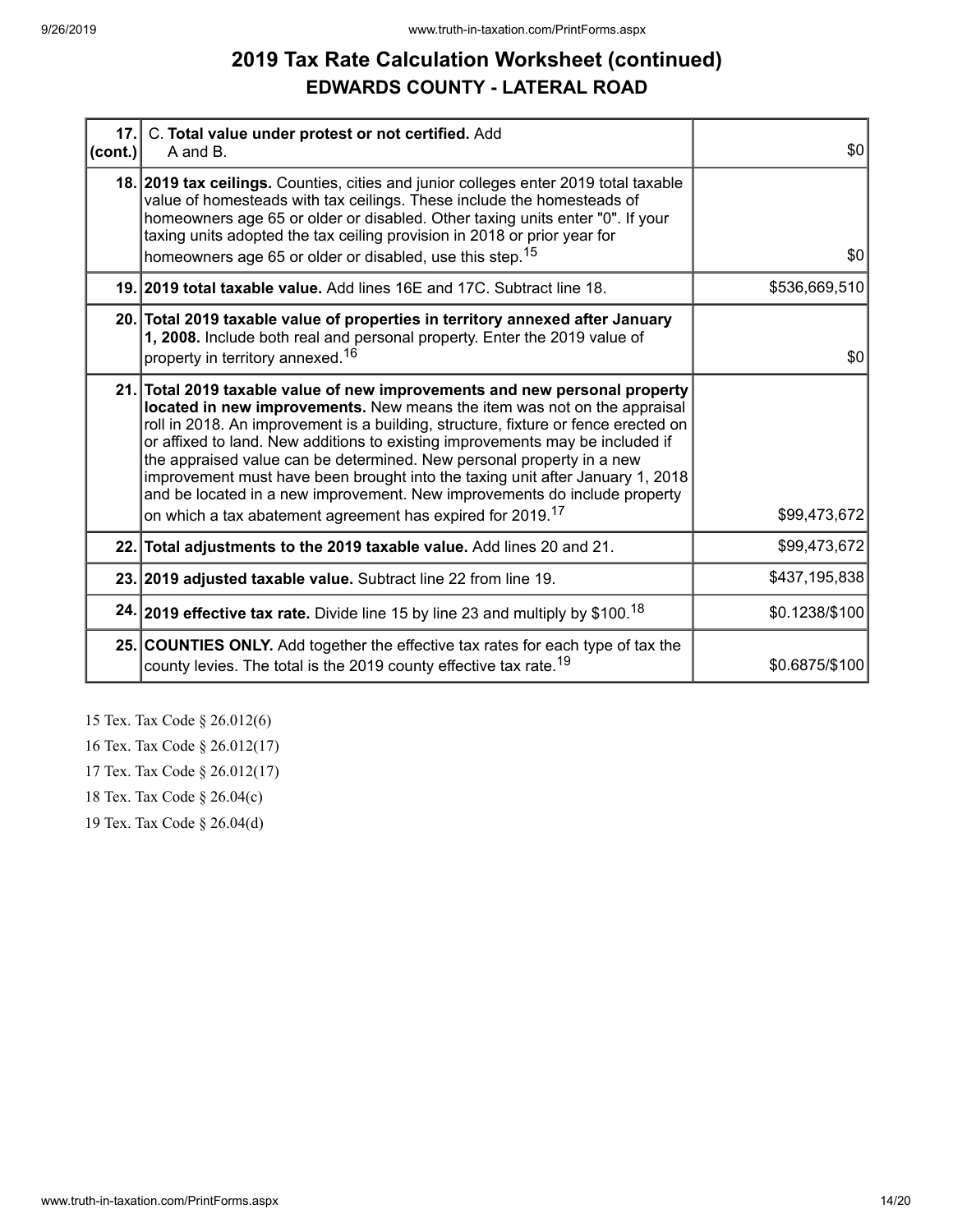#### **Rollback Tax Rate EDWARDS COUNTY - LATERAL ROAD**

The rollback tax rate is split into two separate rates:

- 1. **Maintenance and Operations (M&O):** The M&O portion is the tax rate that is needed to raise the same amount of taxes that the taxing unit levied in the prior year plus eight percent. This rate accounts for such things as salaries, utilities and day-to-day operations.
- 2. **Debt:** The debt tax rate includes the debt service necessary to pay the taxing unit's debt payments in the coming year. This rate accounts for principal and interest on bonds and other debt secured by property tax revenue

The rollback tax rate for a county is the sum of the rollback tax rates calculated for each type of tax the county levies. In most cases the rollback tax rate exceeds the effective tax rate, but occasionally decreases in a taxing unit's debt service will cause the effective tax rate to be higher than the rollback tax rate.

|      | 26. 2018 maintenance and operations (M&O) tax rate.                                                                                                                                                                                                                                                                                                                                                                                                                                                                                                                                                                                                                                                                                                                                                                                                                                                                                                                                                                                                                                                                                                                                                                                                                                                                          |                                              | \$0.128500/\$100 |
|------|------------------------------------------------------------------------------------------------------------------------------------------------------------------------------------------------------------------------------------------------------------------------------------------------------------------------------------------------------------------------------------------------------------------------------------------------------------------------------------------------------------------------------------------------------------------------------------------------------------------------------------------------------------------------------------------------------------------------------------------------------------------------------------------------------------------------------------------------------------------------------------------------------------------------------------------------------------------------------------------------------------------------------------------------------------------------------------------------------------------------------------------------------------------------------------------------------------------------------------------------------------------------------------------------------------------------------|----------------------------------------------|------------------|
|      | 27. 2018 adjusted taxable value. Enter the amount from line 11.                                                                                                                                                                                                                                                                                                                                                                                                                                                                                                                                                                                                                                                                                                                                                                                                                                                                                                                                                                                                                                                                                                                                                                                                                                                              |                                              | \$420,853,881    |
| 28.1 | 2018 M&O taxes.<br>A. Multiply line 26 by line 27 and divide by \$100.<br>B. Cities, counties and hospital districts with<br>additional sales tax: Amount of additional sales<br>tax collected and spent on M&O expenses in<br>2018. Enter amount from full year's sales tax<br>revenue spent for M&O in 2018 fiscal year, if any.<br>Other units, enter "0." Counties exclude any<br>amount that was spent for economic development<br>grants from the amount of sales tax spent.<br>C. Counties: Enter the amount for the state criminal<br>justice mandate. If second or later year, the<br>amount is for increased cost above last year's<br>amount. Other units, enter "0."<br>D. Transferring function: If discontinuing all of a<br>department, function or activity and transferring it<br>to another unit by written contract, enter the<br>amount spent by the unit discontinuing the<br>function in the 12 months preceding the month of<br>this calculation. If the unit did not operate this<br>function for this 12-month period, use the amount<br>spent in the last full fiscal year in which the unit<br>operated the function. The unit discontinuing the<br>function will subtract this amount in H below. The<br>unit receiving the function will add this amount in<br>H below. Other units, enter "0." | \$540,797<br>$+$ \$0<br>$+$ \$0<br>$+/-$ \$0 |                  |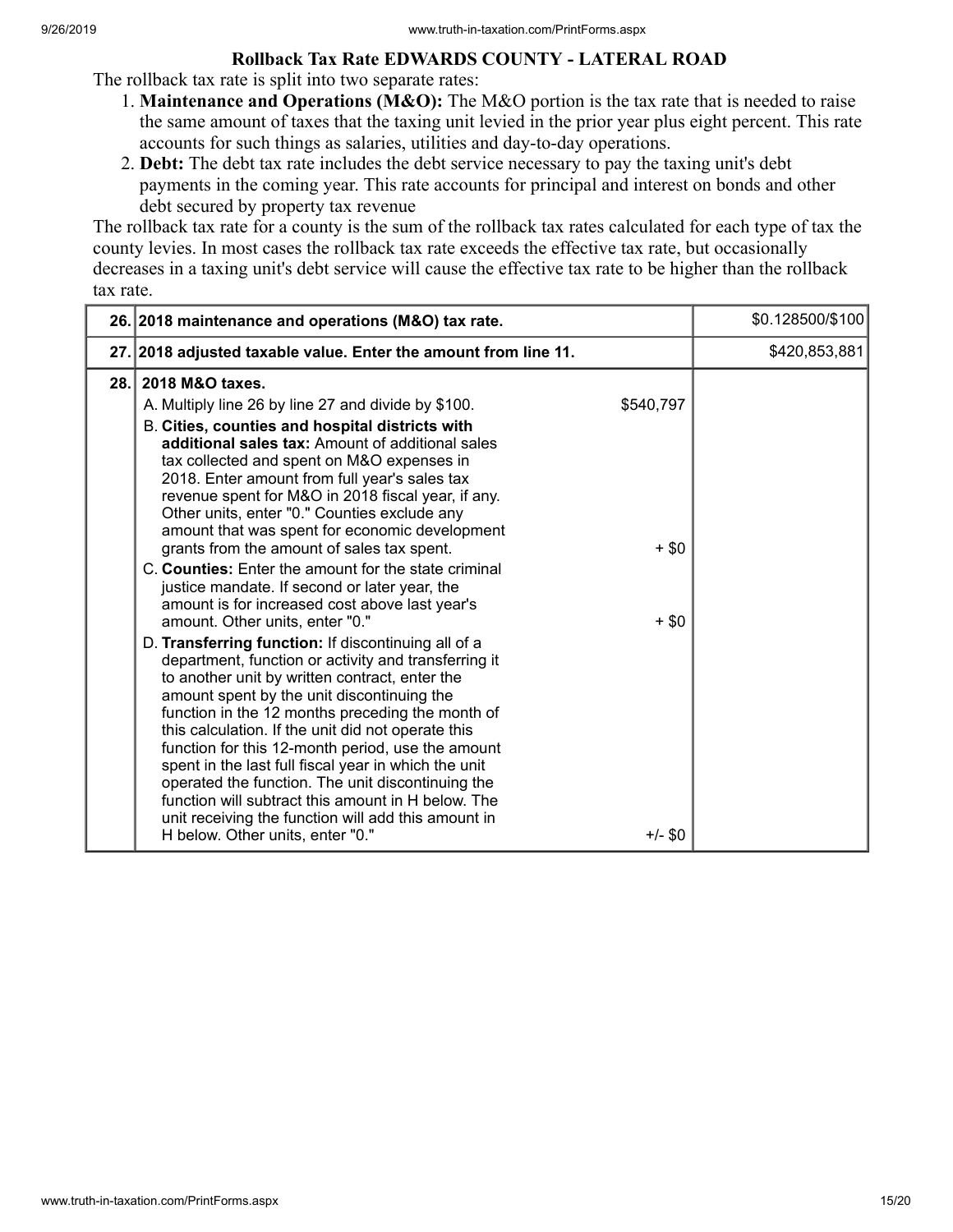#### **Rollback Tax Rate (continued) EDWARDS COUNTY - LATERAL ROAD**

| 28.<br>$ _{\rm (cont.)} $ | E. Taxes refunded for years preceding tax year<br>2018: Enter the amount of M&O taxes refunded<br>in the preceding year for taxes before that year.<br>Types of refunds include court decisions, Tax<br>Code Section 25.25(b) and (c) corrections and<br>Tax Code Section 31.11 payment errors. Do not<br>include refunds for tax year 2018. This line<br>applies only to tax years preceding tax year<br>2018.<br>$+$ \$841<br>F. Enhanced indigent health care expenditures:<br>Enter the increased amount for the current year's<br>enhanced indigent health care expenditures<br>above the preceding tax year's enhanced<br>indigent health care expenditures, less any state<br>assistance.<br>$+ $18,122$<br>G. Taxes in tax increment financing (TIF): Enter<br>the amount of taxes paid into the tax increment<br>fund for a reinvestment zone as agreed by the<br>taxing unit. If the unit has no 2019 captured<br>appraised value in Line 16D, enter "0."<br>$-$ \$0<br>H. Adjusted M&O Taxes. Add A, B, C, E and F. For<br>unit with D, subtract if discontinuing function and<br>add if receiving function. Subtract G. | \$559,760      |
|---------------------------|-------------------------------------------------------------------------------------------------------------------------------------------------------------------------------------------------------------------------------------------------------------------------------------------------------------------------------------------------------------------------------------------------------------------------------------------------------------------------------------------------------------------------------------------------------------------------------------------------------------------------------------------------------------------------------------------------------------------------------------------------------------------------------------------------------------------------------------------------------------------------------------------------------------------------------------------------------------------------------------------------------------------------------------------------------------------------------------------------------------------------------------|----------------|
|                           | 29. 2019 adjusted taxable value.                                                                                                                                                                                                                                                                                                                                                                                                                                                                                                                                                                                                                                                                                                                                                                                                                                                                                                                                                                                                                                                                                                    |                |
|                           | Enter line 23 from the Effective Tax Rate Worksheet.                                                                                                                                                                                                                                                                                                                                                                                                                                                                                                                                                                                                                                                                                                                                                                                                                                                                                                                                                                                                                                                                                | \$437,195,838  |
|                           | 30. 2019 effective maintenance and operations rate.<br>Divide line 28H by line 29 and multiply by \$100.                                                                                                                                                                                                                                                                                                                                                                                                                                                                                                                                                                                                                                                                                                                                                                                                                                                                                                                                                                                                                            | \$0.1280/\$100 |
|                           | 31. 2019 rollback maintenance and operation rate.<br>Multiply line 30 by 1.08.                                                                                                                                                                                                                                                                                                                                                                                                                                                                                                                                                                                                                                                                                                                                                                                                                                                                                                                                                                                                                                                      | \$0.1382/\$100 |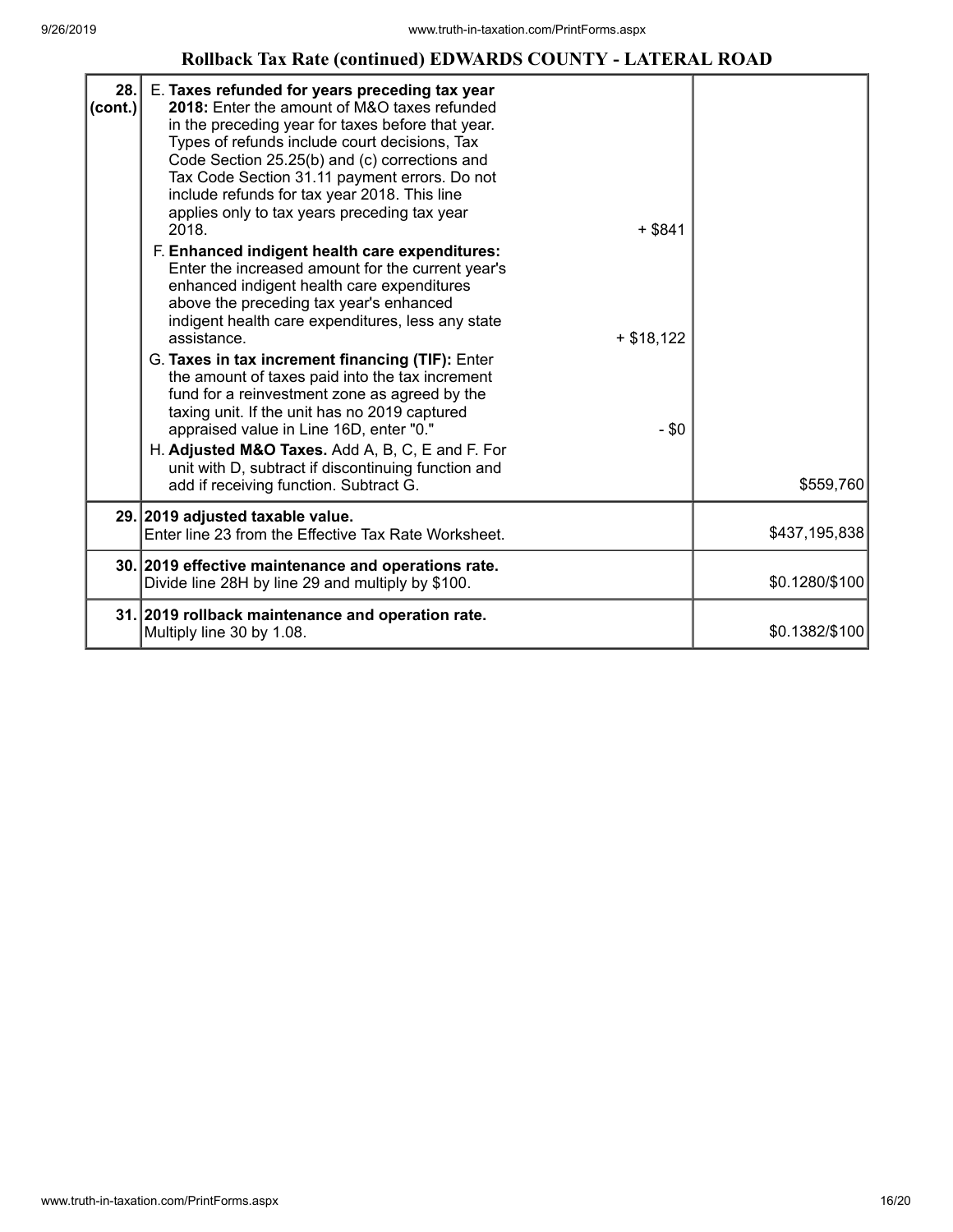#### **Rollback Tax Rate (continued) EDWARDS COUNTY - LATERAL ROAD**

| 32. | Total 2019 debt to be paid with property taxes and additional sales tax<br>revenue.<br>"Debt" means the interest and principal that will be paid on debts that:<br>(1) are paid by property taxes,<br>(2) are secured by property taxes,<br>(3) are scheduled for payment over a period longer than one year and<br>(4) are not classified in the unit's budget as M&O expenses.<br>A: Debt also includes contractual payments to other<br>taxing units that have incurred debts on behalf of this<br>taxing unit, if those debts meet the four conditions<br>above. Include only amounts that will be paid from<br>property tax revenue. Do not include appraisal<br>district budget payments. |                |
|-----|-------------------------------------------------------------------------------------------------------------------------------------------------------------------------------------------------------------------------------------------------------------------------------------------------------------------------------------------------------------------------------------------------------------------------------------------------------------------------------------------------------------------------------------------------------------------------------------------------------------------------------------------------------------------------------------------------|----------------|
|     | Enter debt amount.<br>\$0<br>B: Subtract unencumbered fund amount used to<br>reduce total debt.<br>$-\$0$<br>$-\$0$<br>C: Subtract amount paid from other resources.<br>D: Adjusted debt. Subtract B and C from A.                                                                                                                                                                                                                                                                                                                                                                                                                                                                              | \$0            |
|     | 33. Certified 2018 excess debt collections. Enter the amount certified by the<br>collector.                                                                                                                                                                                                                                                                                                                                                                                                                                                                                                                                                                                                     | \$0            |
|     | 34. Adjusted 2019 debt. Subtract line 33 from line 32D.                                                                                                                                                                                                                                                                                                                                                                                                                                                                                                                                                                                                                                         | \$0            |
|     | 35. Certified 2019 anticipated collection rate. Enter the rate certified by the<br>collector. If the rate is 100 percent or greater, enter 100 percent.                                                                                                                                                                                                                                                                                                                                                                                                                                                                                                                                         | 100.000000%    |
|     | 36. 2019 debt adjusted for collections. Divide line 34 by line 35.                                                                                                                                                                                                                                                                                                                                                                                                                                                                                                                                                                                                                              | \$0            |
|     | 37. 2019 total taxable value. Enter the amount on line 19.                                                                                                                                                                                                                                                                                                                                                                                                                                                                                                                                                                                                                                      | \$536,669,510  |
|     | 38. 2019 debt tax rate. Divide line 36 by line 37 and multiply by \$100.                                                                                                                                                                                                                                                                                                                                                                                                                                                                                                                                                                                                                        | \$0.0000/\$100 |
|     | 39. 2019 rollback tax rate. Add lines 31 and 38.                                                                                                                                                                                                                                                                                                                                                                                                                                                                                                                                                                                                                                                | \$0.1382/\$100 |
|     | 40. COUNTIES ONLY. Add together the rollback tax rates for each type of tax the<br>county levies. The total is the 2019 county rollback tax rate.                                                                                                                                                                                                                                                                                                                                                                                                                                                                                                                                               | \$0.7464/\$100 |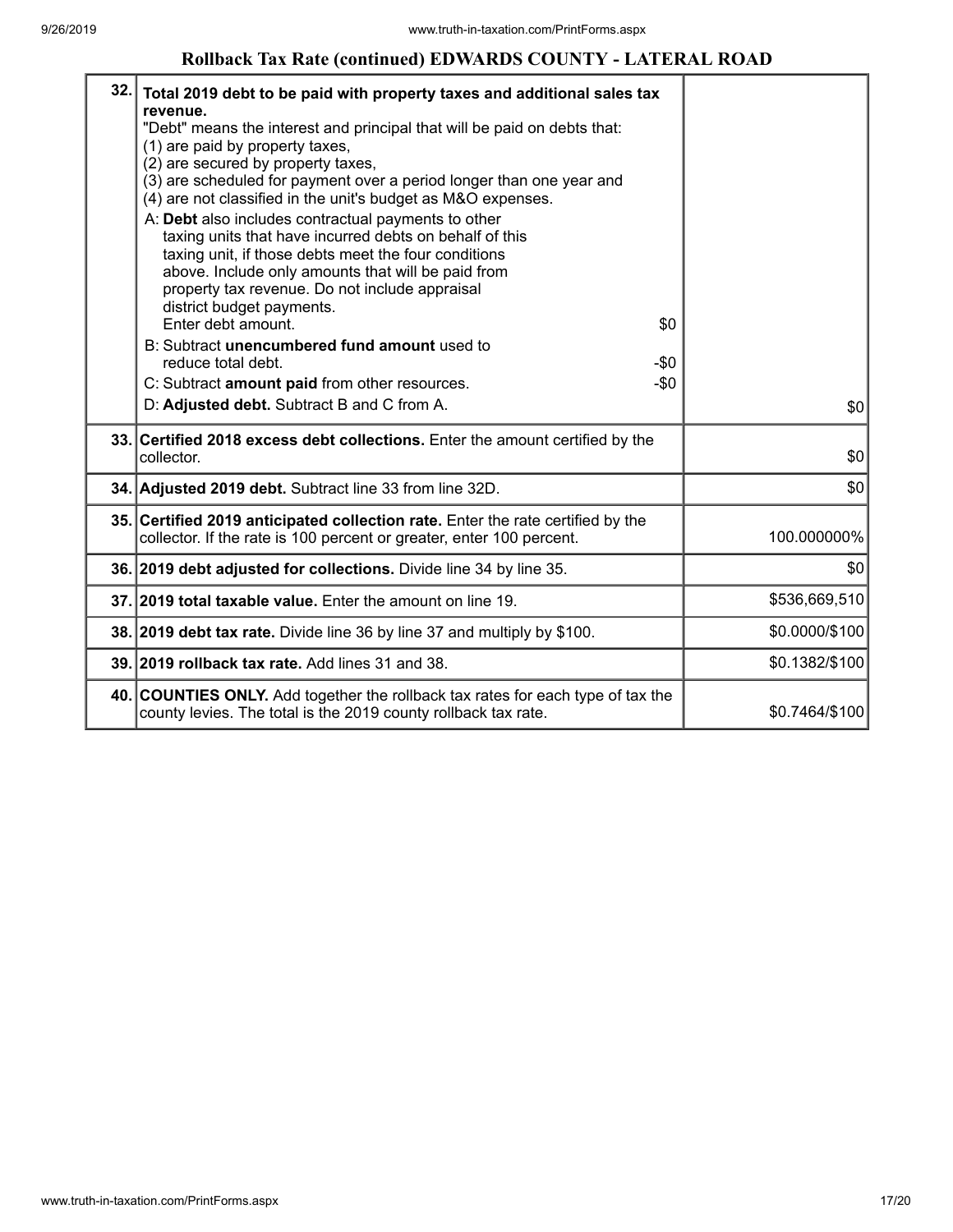#### **Total Tax Rate**

| Indicate the applicable total tax rates as calculated above.                             |           |
|------------------------------------------------------------------------------------------|-----------|
| Effective Tax Rate (Line 24; line 25 for counties; or line 46 if adjusted for sales tax) | \$0.6875  |
| Rollback Tax Rate (Line 39; line 40 for counties; or line 48 if adjusted for sales tax)  | \$0.7464  |
| Rollback Tax Rate Adjusted for Pollution Control (Line 52)                               | \$0/\$100 |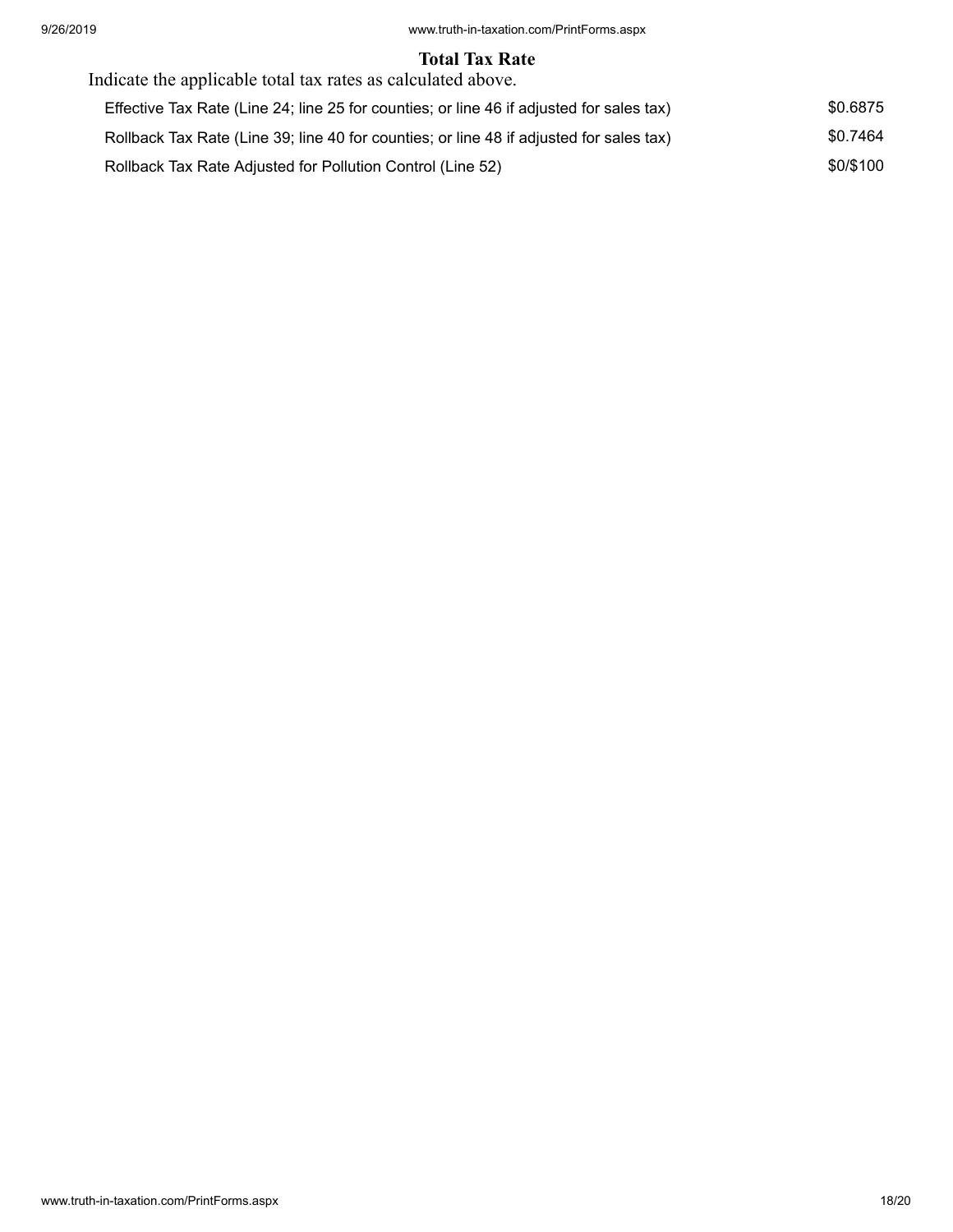## **Taxing Unit Representative Name and Signature**

Enter the name of the person preparing the tax rate as authorized by the governing body of the taxing unit.

## **Print Here**

Printed Name of Taxing Unit Representative

**Sign Here**

Taxing Unit Representative

**Date**